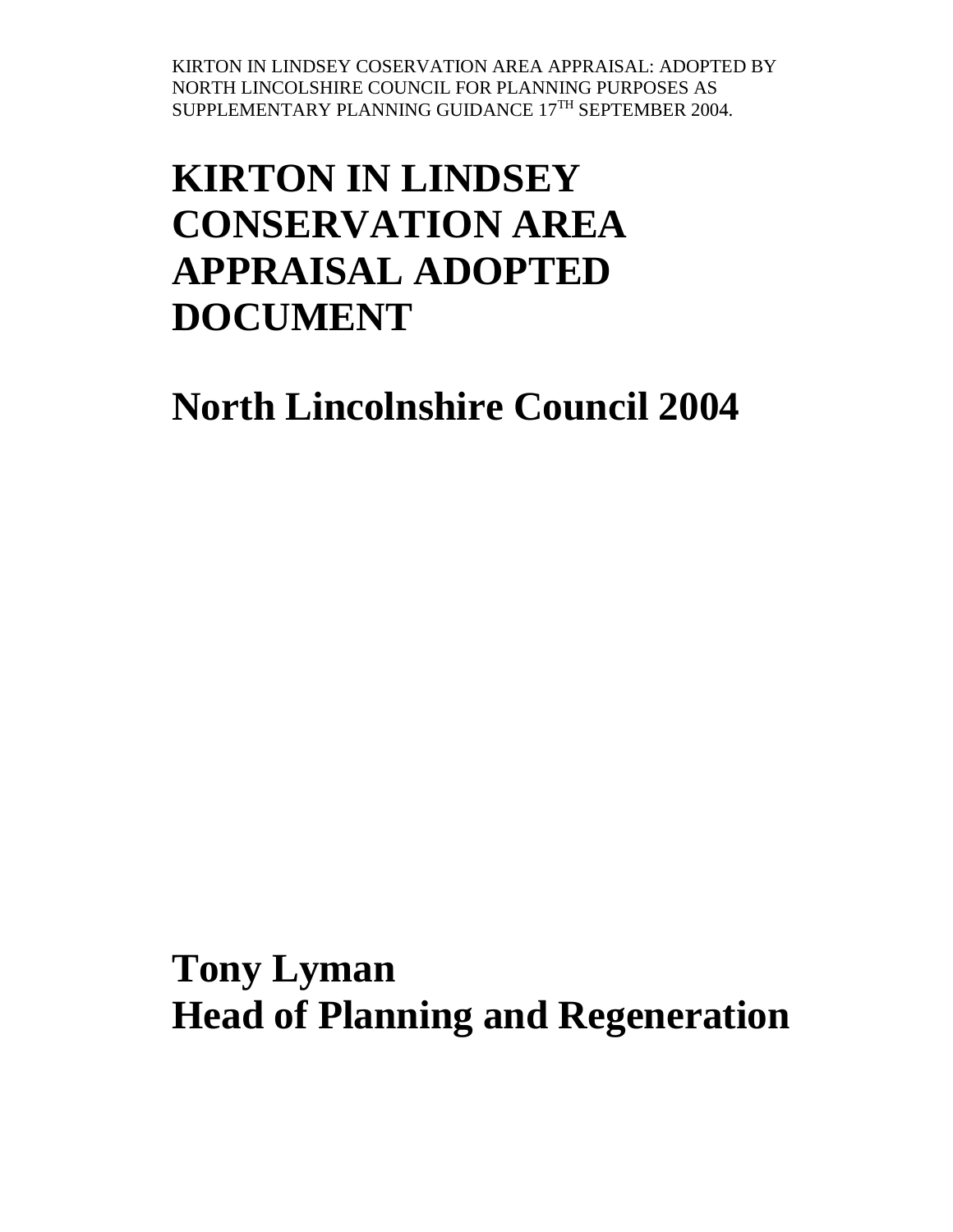## **Contents**

- 1 Introduction
- 2 Legislative background
- 3 Location and landscape setting
	- 3.1 Location and population
	- 3.2 Landscape setting
	- 3.3 Geology and building materials
- 4 History and development
	- 4.1 History
	- 4.2 Archaeology
	- 4.3 Effect of historical development of plan form of Kirton
- 5 Character of the Kirton Conservation Area
	- 5.1 General description
	- 5.2 Relationship to setting and views
	- 5.3 Activity and uses
	- 5.4 Open spaces and trees
	- 5.5 Building materials and architectural styles
	- 5.6 Shopfronts
	- 5.7 Listed buildings
	- 5.8 Buildings of Townscape Merit
	- 5.9 Public realm audit.
- 6 Area Analysis
	- 6.1 Introduction
	- 6.2 Kirton Town Centre
		- The High Street/Market Place
		- The Green
		- Queen Street/South Cliffe Road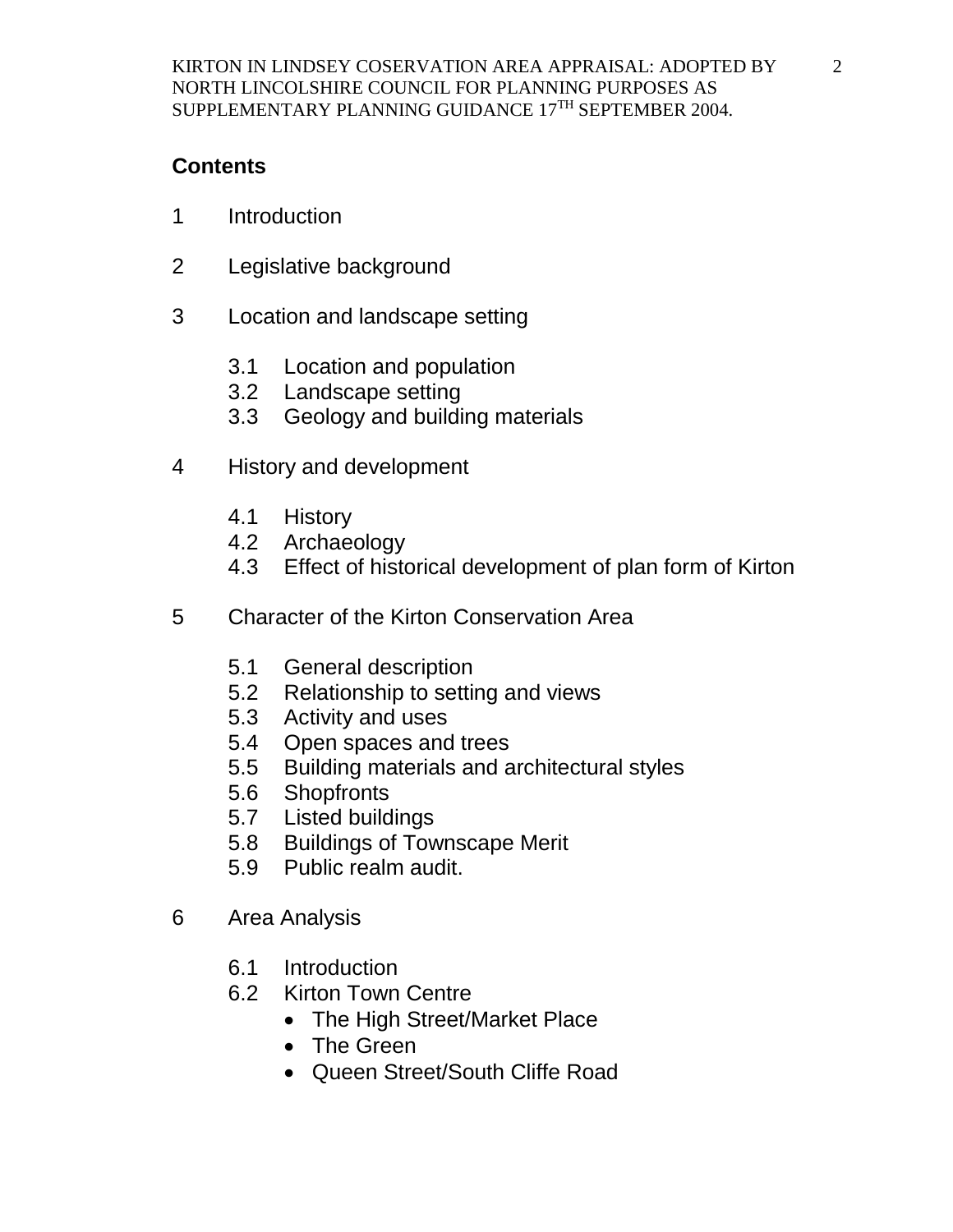#### 6.3 St. Andrew's Churchyard

- 7 Problems and pressures
	- 7.1 General introduction
	- 7.2 Buildings or structures which have a negative or neutral impact
	- 7.3 Buildings-at-Risk
	- 7.4 Sites which have a negative impact
	- 7.5 New development
	- 7.6 Alterations to existing historic buildings and shopfronts
	- 7.7 Public realm
	- 7.8 Summary
	- 8 Recommendations
		- 8.1 General
		- 8.2 New development
		- 8.3 Development control including Article 4 Directions
		- 8.4 Kirton in Lindsey Conservation Area boundary review
		- 8.5 Buildings-at-Risk survey and potential for grant aid
		- 8.6 Street improvements
		- 8.7 Listed buildings

Useful names and addresses Bibliography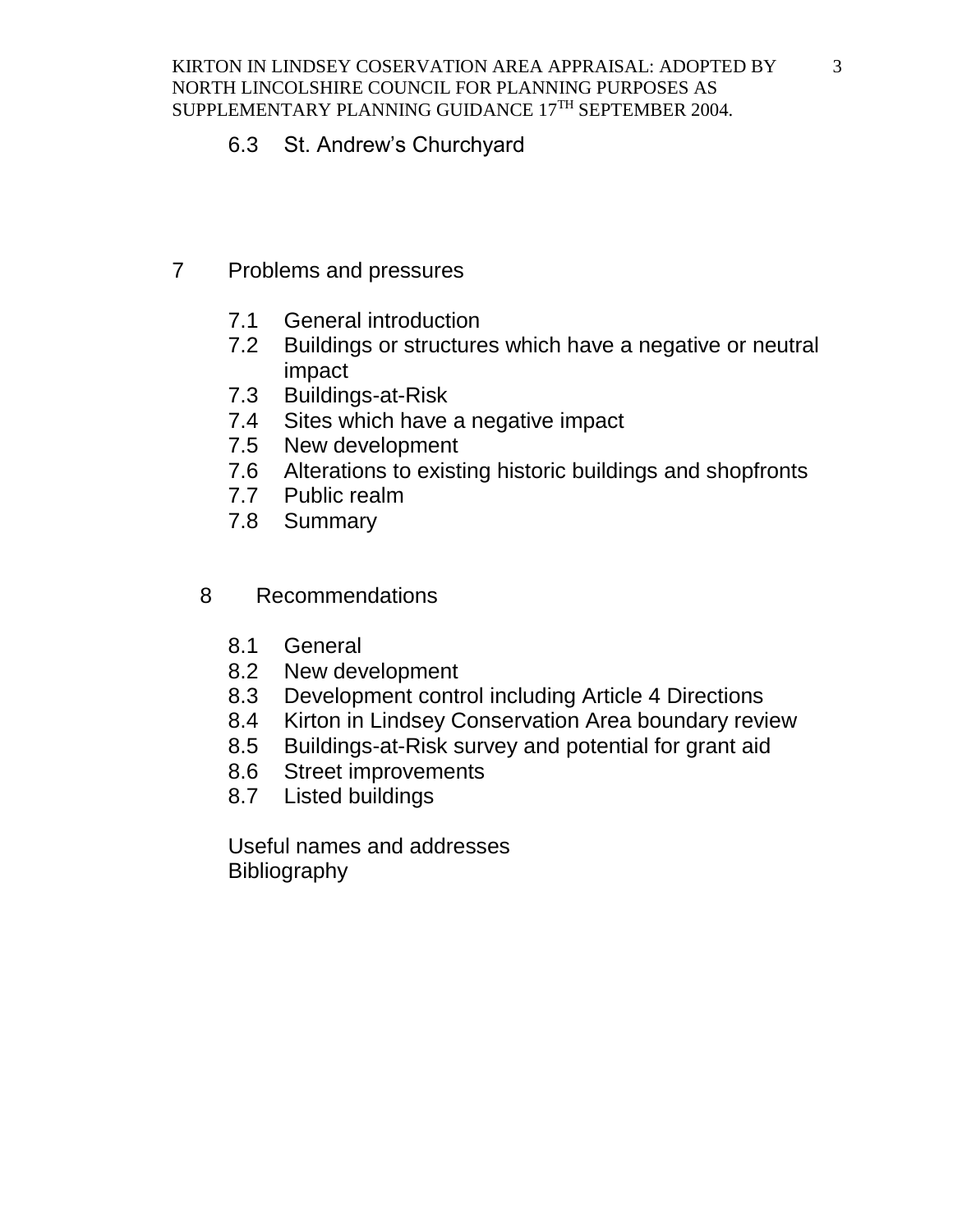#### **Maps:**

Map showing the conservation area boundary; Listed Buildings; Buildings of townscape Merit and other features of the conservation area.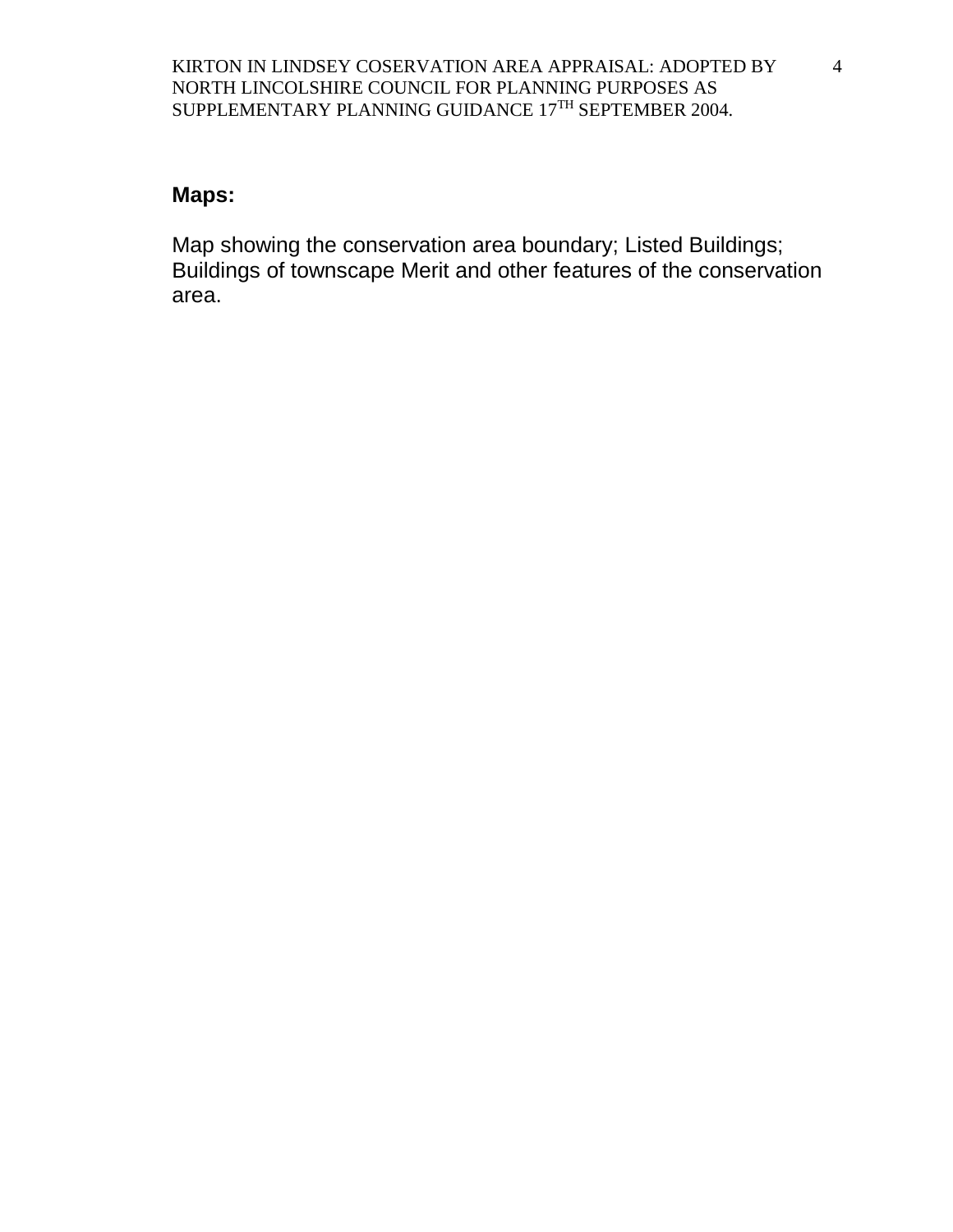# **1 INTRODUCTION**

Kirton is a small former market town situated on a sloping site along a limestone ridge some six miles to the south of Scunthorpe. The conservation area is divided into two, with the oldest part being centred on St. Andrew's Church, a 11<sup>th</sup> century building siting on top of a prominent mound. Higher up the hill, and connected to it by a number of winding medieval lanes, is the Market Place and High Street, notable for its interesting collection of  $18<sup>th</sup>$  and  $19<sup>th</sup>$  century buildings and a separate conservation area. The town is characterised by its narrow streets, with a strong sense of enclosure, and by the hilly location.

There was no "great house" associated with Kirton, at the time of the Norman Conquest the "Soke of Kirton" (a collection of medieval manors) was owned by Earl Edwin of Mercia, eventually it passed to the Crown. In the 18<sup>th</sup> and 19<sup>th</sup> centuries therefore, it was the Duchy of Cornwall which oversaw the development and the improvement of the town.

Kirton is notable for its interesting mixture of modest  $18<sup>th</sup>$  and  $19<sup>th</sup>$ century houses, shops, chapels, and municipal buildings, built from stone or red brick. St. Andrew's Church, listed grade I, is the most important building, containing both  $11<sup>th</sup>$  and  $12<sup>th</sup>$  century fabric, and in the Market Place is a solid Town Hall of 1897, built from stone robbed from the late  $18<sup>th</sup>$  century prison.

This appraisal will assess the special interest, both architectural and historical, of Kirton. The history of the town, and its present appearance and character will be described, its problems analysed, and a number of recommendations put forward which will be considered by North Lincolnshire Council for implementation after full public consultation.

Policies within the final section of this appraisal together with those in a sistedr document (Kirton Conservation Area SPG), have been adopted by the Council form part of the Supplementary Planning Guidance for the conservation area, and they will therefore be a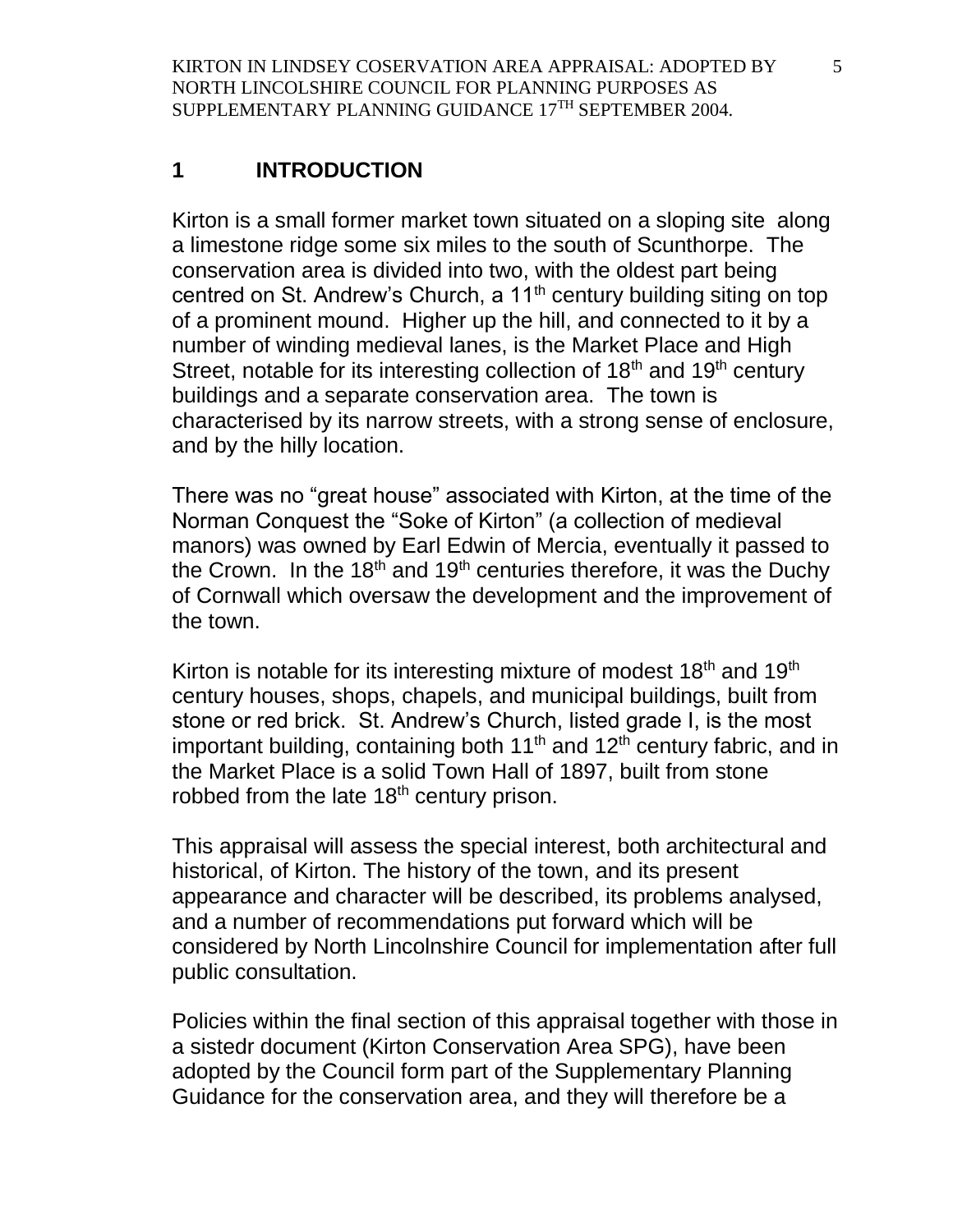material consideration when determining applications for development, defending appeals or proposing works for the preservation or enhancement of the area. This document will therefore be a useful source of information for owners, agents, applicants and members of the public who live or work in Kirton.

#### **2 LEGISLATIVE BACKGROUND**

The Kirton Conservation Area was designated by the former Glanford Borough Council in 1970 and extended in 1985. It covers two separate parts of the town, the first being the area round St. Andrew's Church including its churchyard, the former Vicarage, and mainly residential buildings in Turksey Street and Church Street. Separate, but forming the commercial core of the town, is the High Street and Market Place, with many small shops inter-mixed with 18th and 19<sup>th</sup> century cottages and houses. This appraisal includes a proposal to alter the conservation area boundaries by the addition of the streets and buildings lying between the two separate conservation areas.

A conservation area is *an area of special architectural or historic interest the character or appearance of which it is desirable to preserve or enhance* (Section 69 of the Planning (Listed Buildings and Conservation Areas) Act 1990). The Council is obliged by Section 71 of the same Act *to formulate and publish proposals for the preservation and enhancement of any parts of their area, which are conservation areas*, and this appraisal fulfils this statutory duty.

In making decisions on future development within a conservation area, the Council must *pay attention to the desirability of preserving or enhancing the character or appearance of the area* (Section 72 of the Act). This should ensure that harmful change is not allowed, and that new development is of the highest quality.

However, some changes, normally not requiring planning permission (known as permitted development rights) can continue to erode the special interest of the conservation area. These rights, which affect family houses, can be controlled by the serving of an Article 4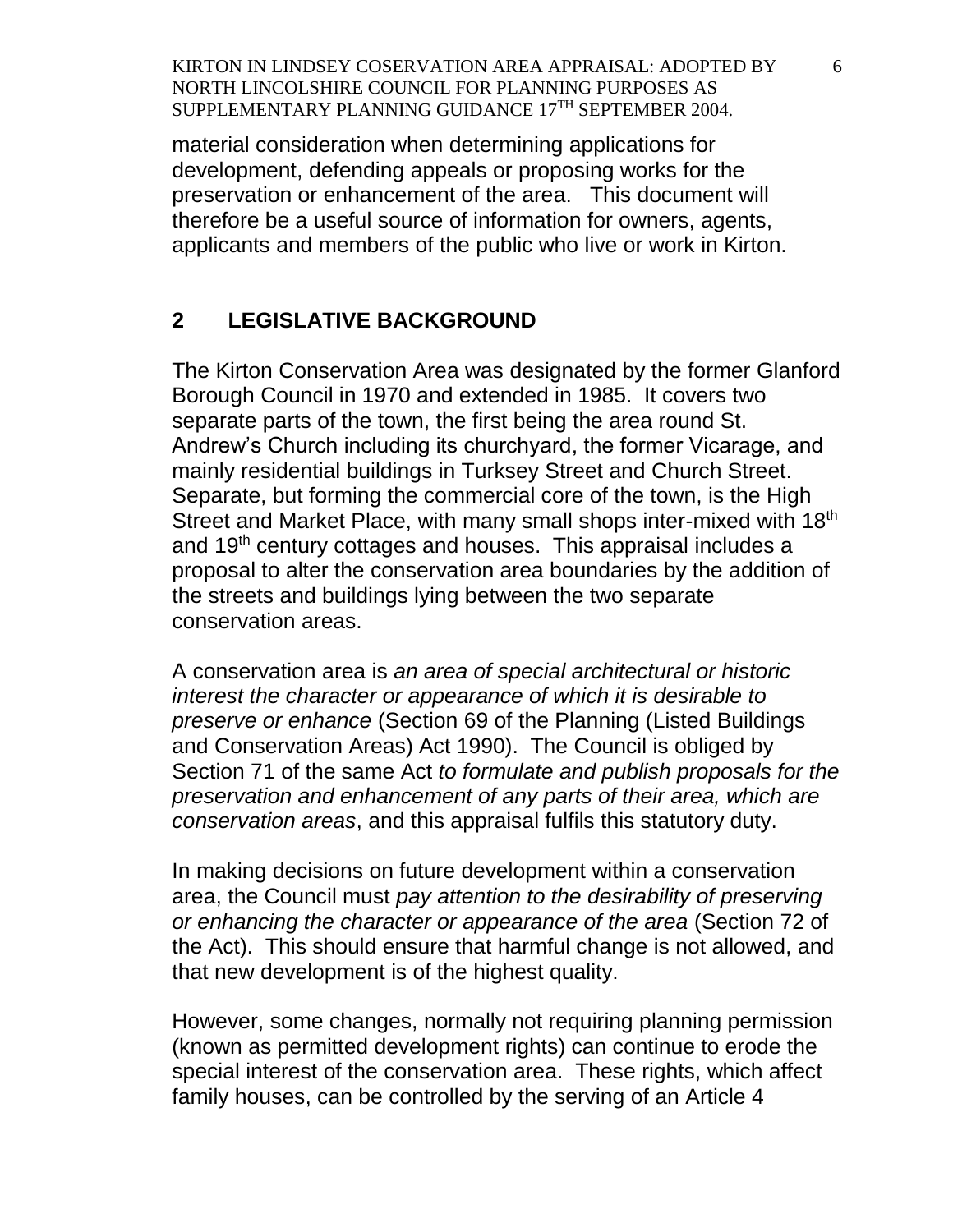Direction which enables the Council to require a planning application for minor alterations such as replacement windows and doors. Such a Direction already covers unlisted family houses included in the conservation area based on the High Street of Kirton. This appraisal therefore includes a recommendation for a review of the existing Article 4 Direction, and its extension to cover all unlisted family houses in the existing conservation area around St. Andrew's Church and in the proposed conservation a which will link the two now separate areas.

Government policy is set out in Planning Policy Guidance Note No.15 (PPG15 – Planning and the Historic Environment). On demolition, this states, '*The general presumption should be in favour of retaining buildings which make a positive contribution to the character or appearance of a conservation area*.' This appraisal identifies the buildings that make a positive contribution as Buildings of Townscape Merit on the Townscape Analysis map at Figure 2.

# **3 LOCATION AND LANDSCAPE SETTING.**

## **3.1 Location**

Kirton is situated approximately six miles south of Scunthorpe on the limestone ridge known as the Lincoln Edge. Roman Ermine Street runs along the dip slope of the Edge, approximately 1.5 miles east of Kirton. The Scunthorpe to Lincoln main road runs through the town, which lies on a steep slope facing east with a flattish plateau to the east. The current population is around 2,800.

## **3.2 Landscape Setting.**

The location of Kirton on the steep scarp slope of the Lincoln Edge provides the town with its most notable topographical feature and results in dramatic views, both long and short distance. To the east of the town, on the summit of the Edge, is elevated, open farmland, notable for the listed windmill (Mount Pleasant Mill) which is an important feature in views when approaching Kirton from Ermine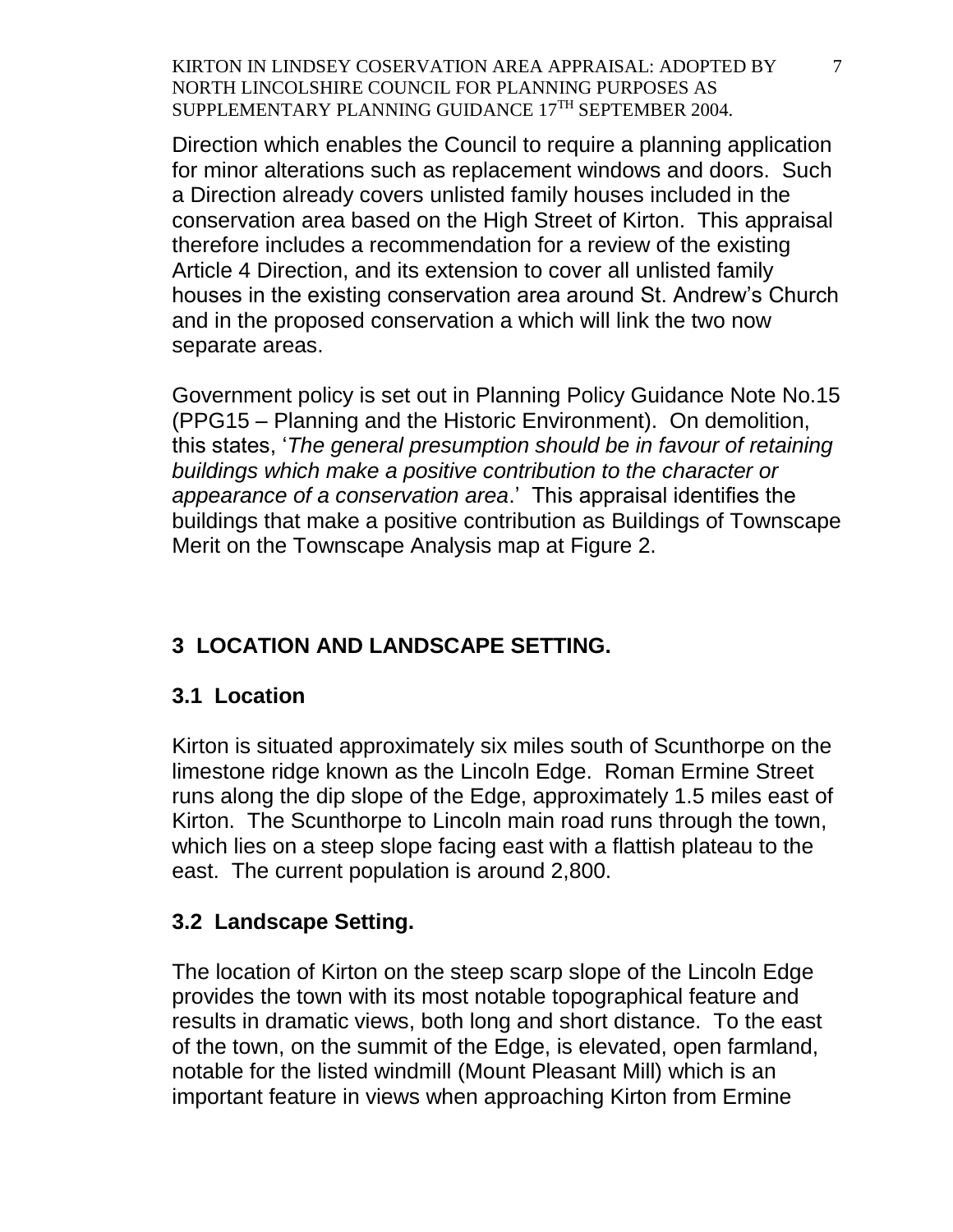Street. The fields are large, with low hedges for boundaries and few tree groups.

To the west, and at a much lower level, lies more open, undulating farmland, dramatically incised by the railway which connects through to Brigg. The fields are enclosed by shelterbelts of trees, woodland copses and hedgerow remnants. Views over these fields, towards the wide expanse of the Trent Valley, are a feature of the upper parts of Kirton.

Separating the two, the more wooded scarp slope continues both southwards and northwards towards Scunthorpe, and is designated as an Area of High Landscape Value. The west-facing slope is farmed intensively with medium scale arable fields.

#### **3.3 Geology and Building Materials.**

The geology of Lincolnshire provides a number of different stones and clays suitable for building stone and for making bricks. The western scarp of the Lincoln Edge to the north of Kirton is capped by Frodingham ironstone, and St. John's Church in Scunthorpe, built in the 19<sup>th</sup> century in the Gothic style, is a fine example of the use of this material. Also found on the Lincoln Edge, close to Kirton, is the Middle Jurassic Lincolnshire limestone, which is variable in quality, but in some places can be carved and used for building stone. Many of the buildings in Kirton are therefore built from this limestone, either dressed or in rubble form and presumably quarried locally as the 1907 map shows quarries immediately to the north of the Redbourne Mere road. The limestone is overlain with deposits of clay and silt, with pockets of gravel and sand, providing other useful building materials.

Brick is another popular building material in Kirton, and many of the 18<sup>th</sup> and 19<sup>th</sup> century buildings in Kirton are built from brick, clearly used to denote expense and prestige, such as the Old Court House on the Green, which was built by the Duchy of Cornwall in c.1750. The bricks were probably brought from Brigg, where a brickworks was noted in 1907. Clay pantiles were used for roofing until the 19<sup>th</sup> century when Welsh slate became more fashionable. Earlier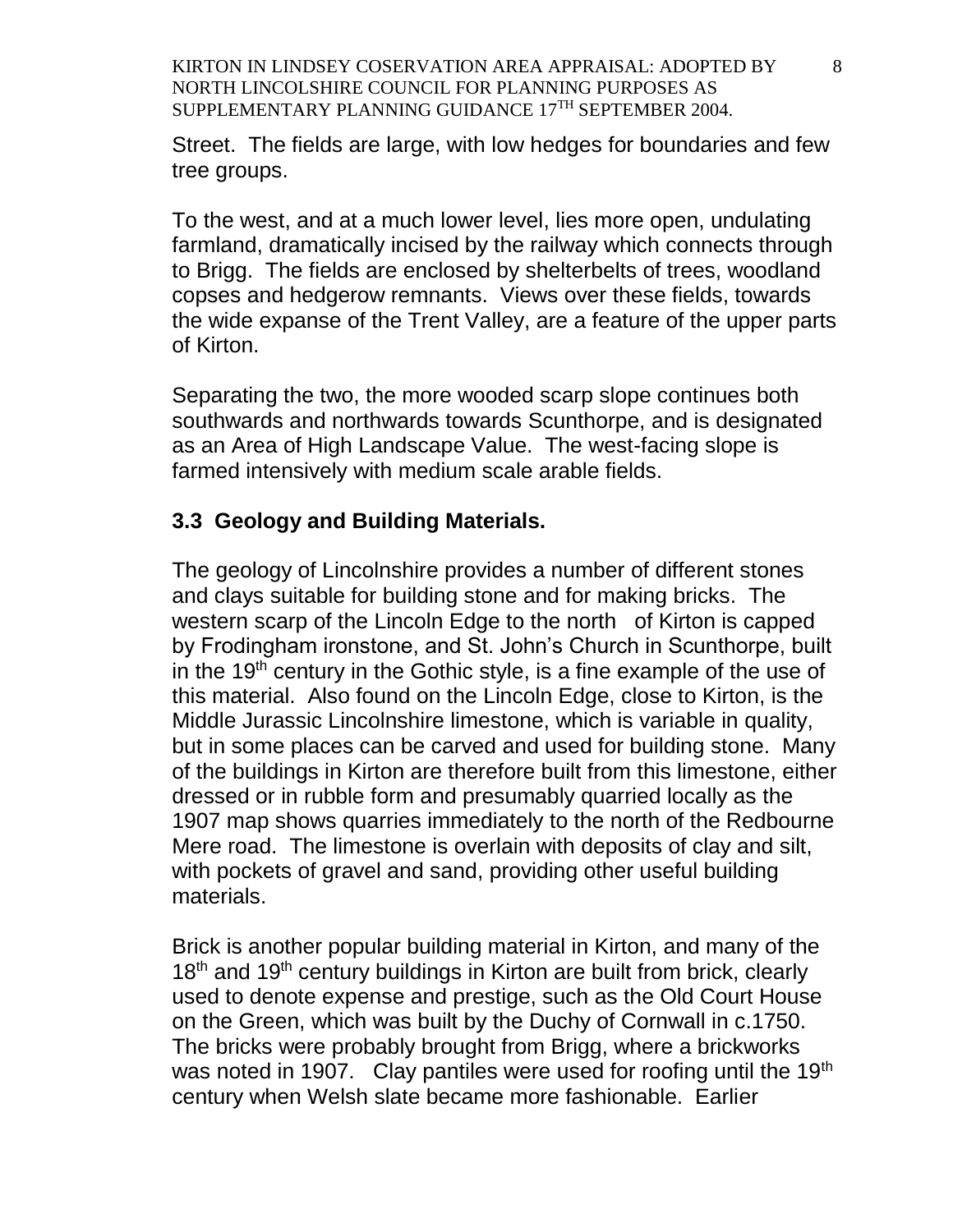buildings in Kirton may have been simple mud-and-stud structures, but none of these remain although it is possible that they have been subsumed within later structures.

#### **4 HISTORY AND DEVELOPMENT.**

#### **4.1 History.**

The earliest stonework in St. Andrew's Church dates to the late 11<sup>th</sup> and  $12<sup>th</sup>$  centuries, although there was clearly an earlier pre-Conquest church as the place-name Kirton, or Churchtown, is derived from Old English. The documentary evidence confirms that in 1075 the church was given to Remigius, first Bishop of Lincoln, to help pay for the new Lincoln cathedral. The church remained Cathedral property, exempt from bishop's visitation. At the time of the Norman Conquest, Earl Edwin owned the Soke of Kirton (a collection of manors and their rights), but in 1066 it passed to William the Conqueror, and during the  $12<sup>th</sup>$  and  $13<sup>th</sup>$  centuries it was in the hands of various royal princes as the appendages of the earldoms of Mortain and Cornwall. From 1354 until his death in 1376 it was held by Edward the Black Prince or his assignee, Sir John Chaundos. Subsequently it formed part of the dower of Richard II's queen, Anne of Bohemia, and it remained a Royal soke, becoming part of the Duchy of Cornwall, until the 19<sup>th</sup> century.

The earliest development was therefore at the lower level around the church, and nearby was the Manor House and the manorial Court House. Kirton had markets and fairs, and all the soke courts were held there, but there was no great house, and the town remained small. A grammar school was founded in 1577 but failed to prosper, and by the  $17<sup>th</sup>$  century it was recognised that the settlement's position well west of Ermine Street and the road to the Humber crossing was a disadvantage. Revival came late in the  $18<sup>th</sup>$  century largely through the influence of the Duchy of Cornwall officers, who built a new Court House on the green in 1762. The Duchy encouraged building development and the enclosure of the surrounding open fields, which took place between 1793 and 1801. Further prestige was brought to the town in the early 1790's when the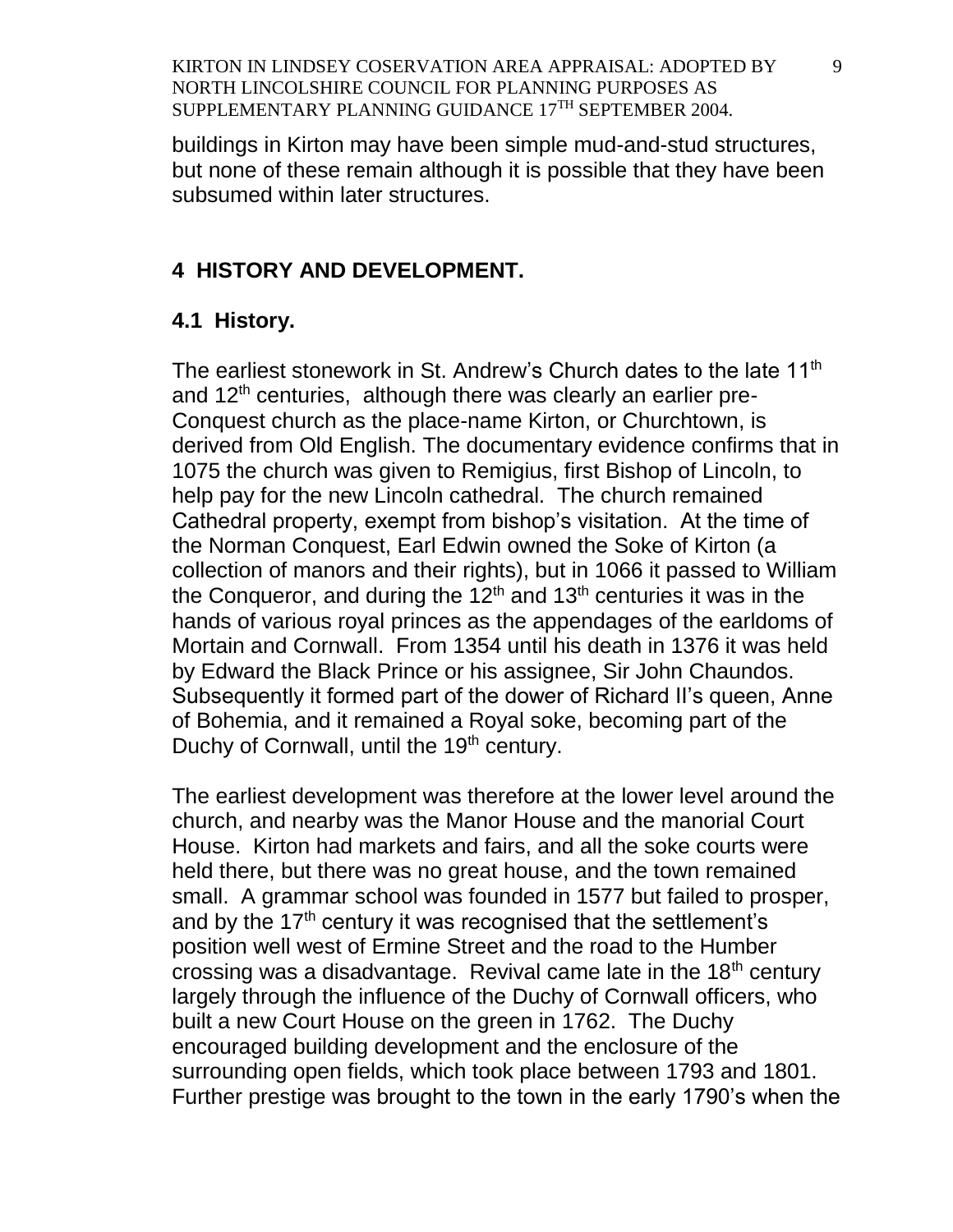county magistrates chose Queen Street in Kirton as the site for a new prison and sessions house to serve North Lindsey. This was designed by William Lumby and was at one time called Bridewell. It is now a residential home called The Priory, although all that remains is the three-bay centrepiece and part of one wing. In 1812 a new building called Cobb Hall was erected on the site of an earlier structure in the Market Place. The purpose of this isolated building, now a shop and house, is obscure, but it may have been used as market offices.

The many small cottages and tenements in the town provided labourers' housing and in the 1840's Kirton became notorious as the place where the poor lived cheaply, walking out daily in search of work beyond the parish. Most of these buildings have now gone, although a few remain in Turner Street and Wray Street. To provide education for the local children, an Infants' School was built in St. Andrew's Street in 1837 through the efforts of the Rev. Robert Ousby. In 1848 a railway connection was built to Kirton and on to Brigg, a gas company was founded in 1856, and between 1860 and 1862 St. Andrew's Church was extensively restored under the guidance of first J H Hakewell of London, and then Ewan Christian of Lincoln, whose work can be seen in the chancel. In 1872 the prison was closed, and parts of the building were subsequently demolished and some of the stone used to build the new Police Station on Sunny Hill, and the Town Hall of 1897. The site for the town hall was donated by William Emberton-Fox of Northorpe Hall, who also owned the former prison. The Baptist Chapel in St. Andrew's Street was also built in 1897, but carries a stone plaque commemorating the date of 1663 when the faith first arrived in Kirton.

In the late 1850's there were attempts to emulate the success of the nearby Appleby-Frodingham iron works, but were unsuccessful. In 1882 a large lime works were established to the north of Kirton, but otherwise, the economy of the town was predominately agricultural.

The first few years of the  $20<sup>th</sup>$  century saw the withdrawal of the Duchy of Cornwall from local affairs, and the final end of the medieval system of land ownership. In 1913 the Duchy sold the Market Place, the green, and Manor Farm to two private individuals, the Market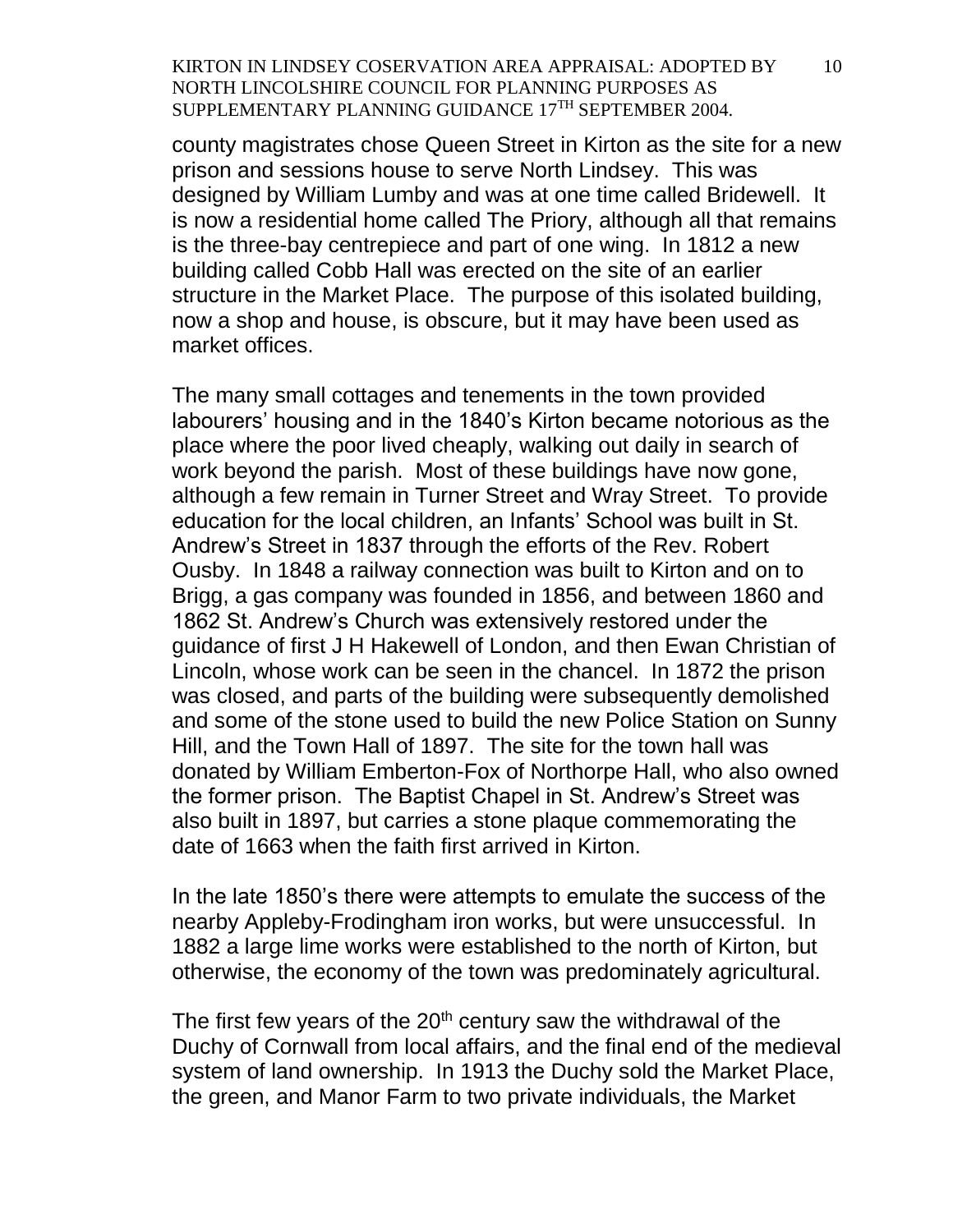Place subsequently becoming the property of the Kirton Lindsey Markets Committee. The green is now in the ownership of the Kirton Town Council. The 1922 Law of Property Act finally abolished copyhold tenure and the then Steward of the Manor of Kirton, Lancelot Iveson, a lawyer whose office was in Gainsborough, no doubt received compensation for his property losses in Kirton.

Throughout the 20<sup>th</sup> century Kirton expanded only slowly, in contrast to the rapid growth of neighbouring Scunthorpe. An aerodrome was built close to the town during the Second World War which eventually became a barracks. New housing developments of the 1960's and 1970's eventually surrounded the older settlement, and infilled many previously empty sites between St. Andrew's Church and the Market Place.

#### **4.2 Archaeology.**

The earliest recorded archaeological material from the town is of Romano-British date, but there are indications of earlier prehistoric occupation in the surrounding area, in particular of Bronze Age (2350BC–701BC) burial sites. There are Roman villa sites to the north and south of the town, and other settlement sites of this period have recently been discovered during archaeological fieldwalking.

There are no Scheduled Ancient Monuments in Kirton, but St. Andrew's Church retains both 11th and 12th century fabric, and probably sits on the site of an earlier Saxon church (a pagan Anglo-Saxon cemetery of the  $5<sup>th</sup>$  and  $6<sup>th</sup>$  centuries has been excavated about one mile to the north of Kirton). On the west side of Moat House Road are the remains of a medieval moated site, the history of which is unknown. Kirton retains its medieval street layout pattern, and of note are the long, thin gardens to the rear of nos. 20-36 High Street, which could date to the  $14<sup>th</sup>$  or  $15<sup>th</sup>$  centuries. Many of the existing houses have  $17<sup>th</sup>$  century or older foundations.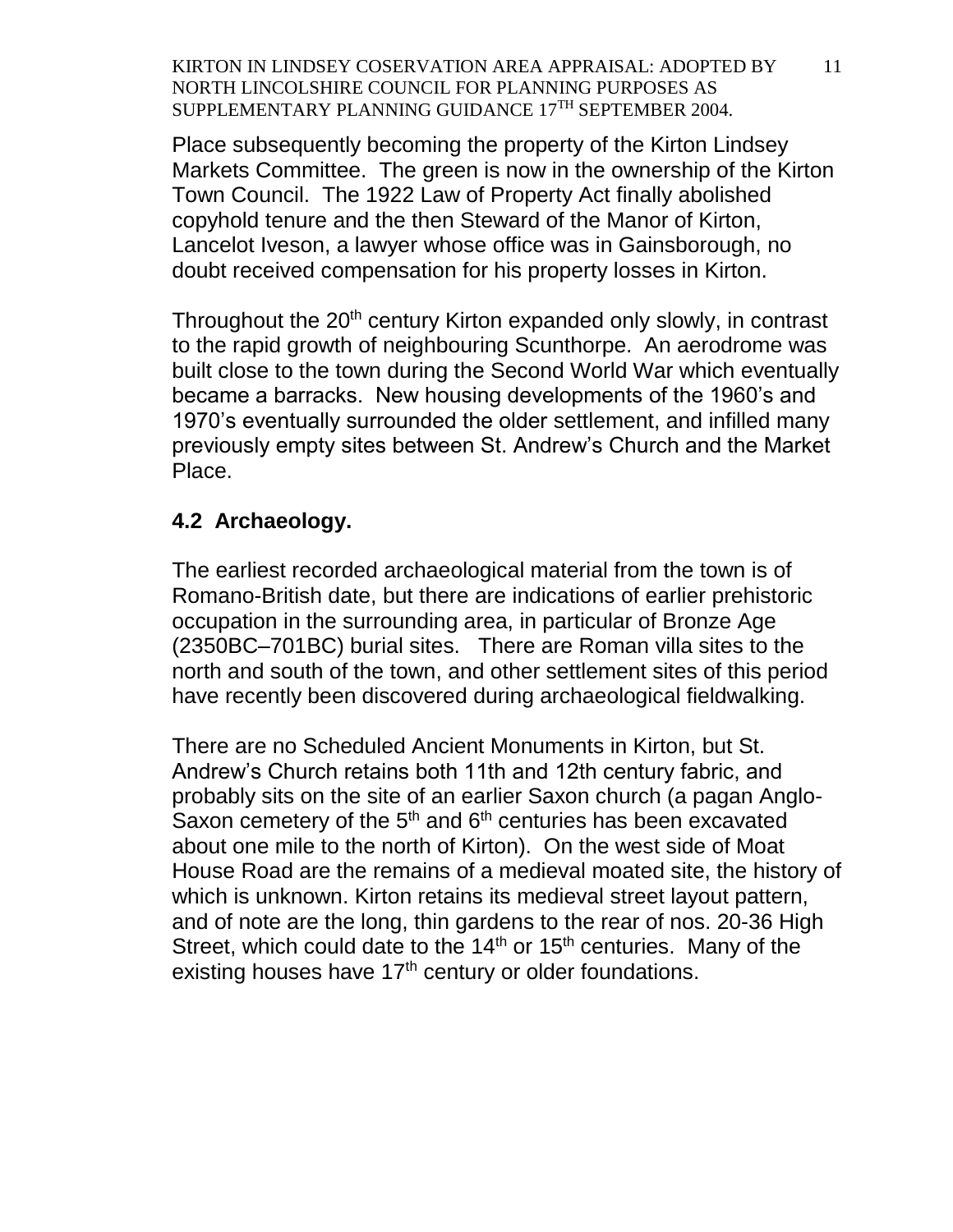# **4.3 Effect of historical development on the plan form of Kirton.**

Kirton is notable for the survival of its medieval street pattern, for the churchyard and the area around St. Andrew's Church, set on a slight hillock, and for the tightly-packed  $18<sup>th</sup>$  and  $19<sup>th</sup>$  century houses which line the streets around the Market Place.

The overall plan form is somewhat confusing and this is explained by the response to the hilly topography, the siting of the early Saxon church on the lower slopes, and the much later positioning of the Market Place some distance from the church, up the hill, where presumably it was closer to the main road to Scunthorpe and Lincoln, and to Ermine Street. This provides a somewhat dispersed settlement, with scattered groups of cottages and small houses around the churchyard, most of which have generous gardens. These contrast with development along the High Street and Market Place, which contain continuous terraces of varied late 18<sup>th</sup> and early 19<sup>th</sup> century houses, many of which have ground floor shopfronts. However, to the rear of nos. 20-36 High Street are a number of long, thin garden plots which stretch back to South Cliffe Road and which contain a variety of outbuildings. These are probably medieval in origin, with names like "Duck Lane" providing a link to the rural character of these back yards. This area contrasts with the openness of the green, presumably once unenclosed common land. In the  $18<sup>th</sup>$  century the Green was much larger, being reduced in size when the Court House was built in the late  $18<sup>th</sup>$  century, and the further truncated when the library was added in the late 19<sup>th</sup> century.

# **5 CHARACTER OF THE KIRTON CONSERVATION AREA**

## **5.1 General Description**

The Kirton in Lindsey Conservation Area is divided into two separate parts: the area around the Market Place and High Street, and the area around St. Andrew's Church. The Market Place area contains the open public square (site of the former market) and groups of closely packed,  $18<sup>th</sup>$  and  $19<sup>th</sup>$  century houses. To the north lies the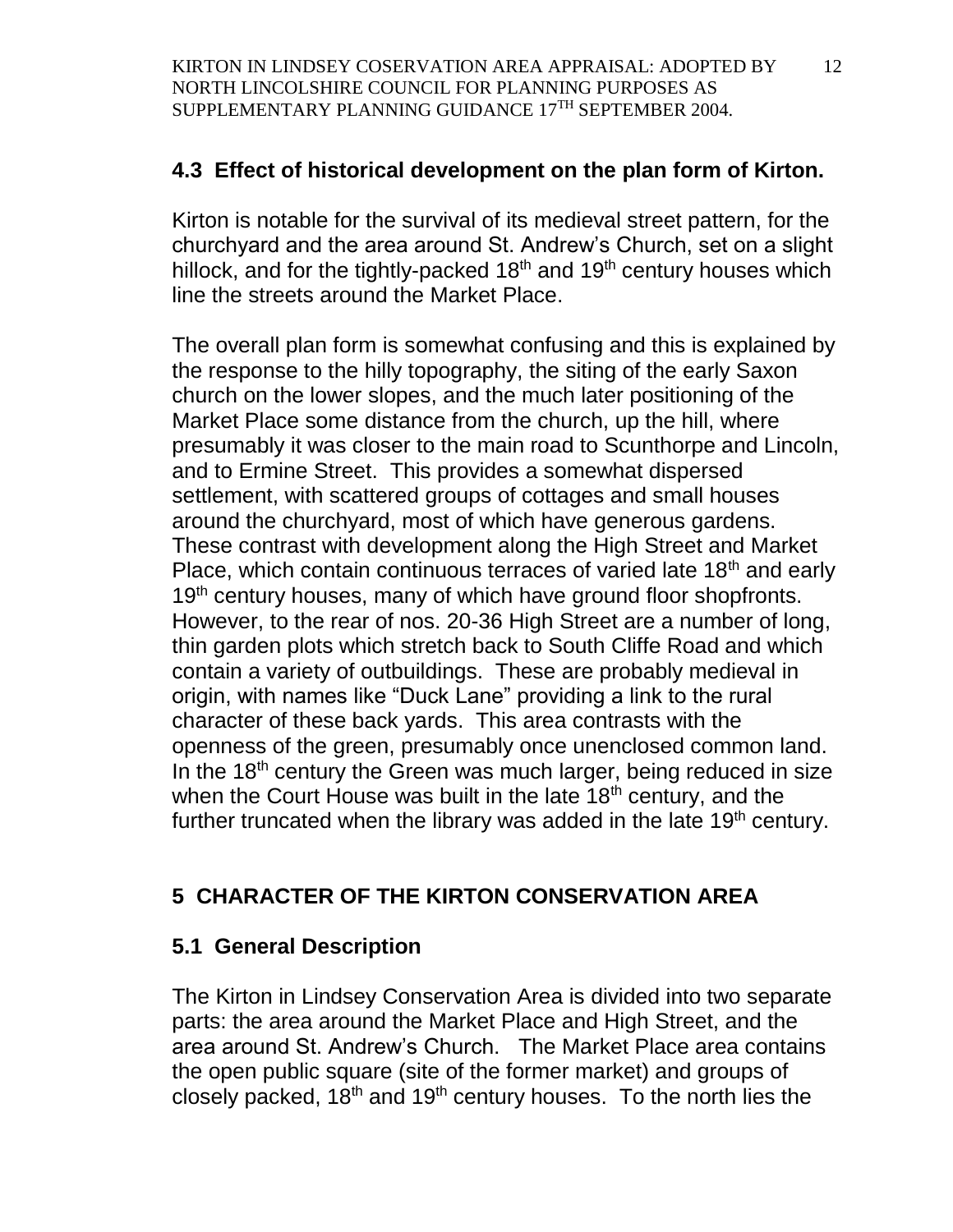more open town green, with more dispersed buildings around it, and some modern development just outside the conservation area boundary. Around St. Andrew's Church is a spacious churchyard and former vicarage, with many trees and pleasant landscaped gardens. Separating the two sections are Queen Street, Wesley Street and March Street, currently not within the conservation area boundary.

# **5.2 Relationship to setting and views.**

Kirton sits on a steep scarp slope of the Lincoln Edge, overlooking the River Trent valley to the west. Surrounded by farmland, the town feels somewhat cut off from the rural setting by the trees which line North and South Cliffe Roads (to the east) and by further tree belts along Moat House Road to the west. The rather convoluted street pattern also means that the layout of the town is somewhat confusing and as a stranger it is easy to become lost, providing a rather inwardlooking character to the town. The most important feature is the steep hill on which the town is located, and the views to the far west over the River Trent valley which this provides. Approaching Kirton from Ermine Street it is difficult to see the town as it lies on the slope facing westwards, but there are wide vistas over the surrounding flattish fields. Mount Pleasant Windmill, to the north of Kirton, is a very important local landmark, and a particular feature when entering the town from Ermine Street.

# **5.3 Activity and uses.**

Kirton is primarily now a commuter town with a number of small, local shops centred around the Market Place and along High Street. A small supermarket and Post Office are located on the corner of Sylvester Street and High Street. There are several religious buildings of which St. Andrew's Church is the most important, with a number of non-conformist churches or chapels, most notably the Baptist Church in St. Andrew's Street, and the Methodist Chapel in Wesley Street. The Queen's Head Public House, on the corner of King Edward Street, is the largest inn. The Town Hall in the Market Place is still used as municipal offices, and further local facilities are provided by the library on the green, and the junior school in St.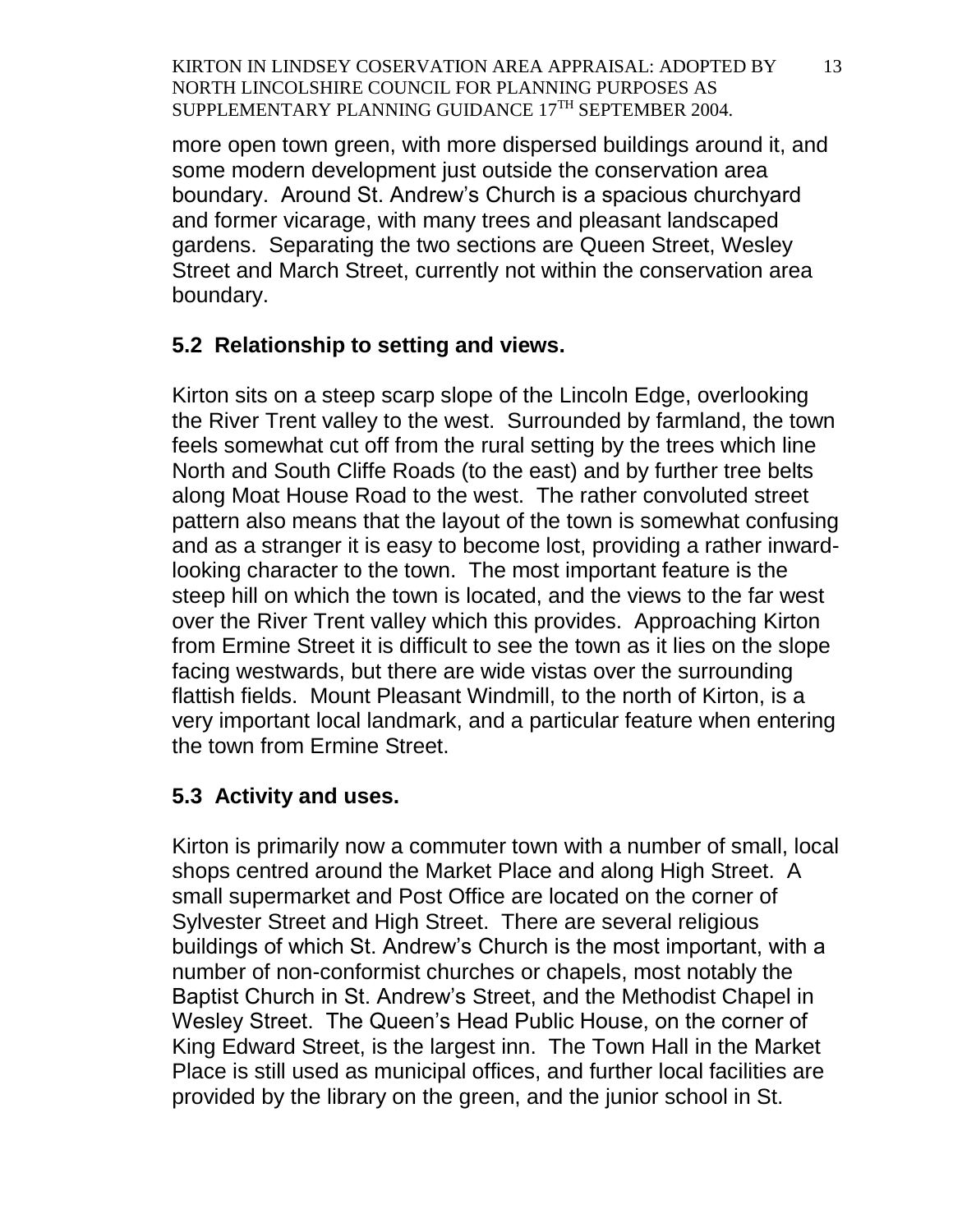Andrew's Street. Otherwise the majority of the buildings in Kirton are in residential use.

The town is generally quiet with sudden activity before and immediately after the arrival of the school bus. There is no longer a street market as Scunthorpe is close by and provides a wide range of national chain stores and other shops.

#### **5.4 Open spaces and trees.**

There are four important public open spaces in Kirton. The first is the Market Place, almost triangular in shape, with historic buildings lining two sides, and modern shops along the third. The most notable building is the Town Hall, situated at the east end. The Market Place is used for car parking and contains a permanently-planted Christmas tree . The second space is "The Green", forming the most northerly part of the conservation area and providing a pleasant, grassed area, punctuated by trees along its boundary with King Edward Street. The Green contains three important structures: the War Memorial, the Old Court House, and the town library. The third space is the churchyard around St. Andrew's Church, with the ancient church sitting on slight hill and a number of trees and tree groups, particularly around the Old Vicarage. The green and St. Andrew's Churchyard, the gardens to the Long Room, and the curtileges of the Old Vicarage, Treberthewick, the Doctors' Surgery and nos. 23 and 33 are all designated in the Local Plan as "Areas of Amenity Importance". The same designation applies to the fourth important area around Ash Well near the junction of Traingate, Steep Hill and the High Street.

Significant trees or trees groups are annotated on the Townscape Appraisal map (Figure 2) but of particular note are the trees around nos. 25, 27, 29 and 31 South Cliffe Road, and on the opposite side of the road around no. 32. These mark the entry to the town from the south. Further trees of note are sited to the east of South Cliffe Road, opposite the Queen's head Public House, and on Steep Hill. The same designation applies to the area around Ash Well near the junction of Traingate, Steep Hill and the High Street.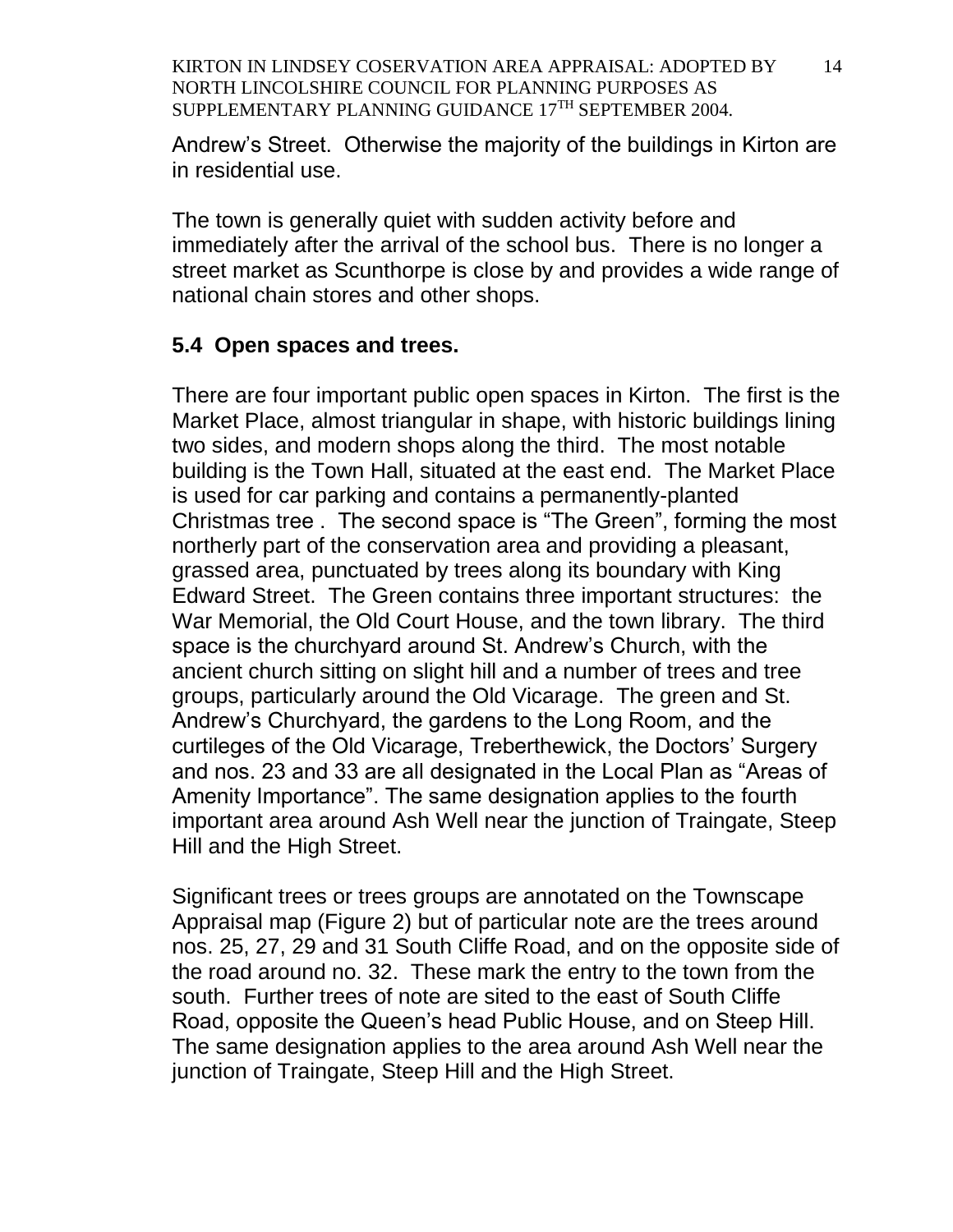#### **5.5 Building materials and architectural styles.**

The vast majority of the buildings in both sections of the Kirton in Lindsey Conservation Area are modest two storey houses or cottages and date to the  $18<sup>th</sup>$  and  $19<sup>th</sup>$  centuries, with either red brick, limestone, or rendered facades. Often, brick and stone are used on the same building. Roofs are usually covered in clay pantiles, or for the post 1840's buildings, Welsh slate. Many of the buildings are just one room deep and earlier examples sit at right angles to the street, such as no. 30 High Street, facing the Market Place. Later buildings usually sit parallel to the road on the back of the pavement, such as along the High Street.

There are no known examples of any buildings which pre-date 1800 apart from St. Andrew's Church, although many of the houses in Kirton sit on the foundations of earlier buildings and some contain vestigial remains of earlier structures, such as no. 28 High Street, which may have some  $17<sup>th</sup>$  century timber framing inside. Other buildings in this group (nos. 18-26) may also contain early fabric, as their location next to the Market Place, and the long thin plots which form their gardens, all suggest a pre-1800 date although none of them are listed. On the other side of the road, nos. 27 and 29 have late 18<sup>th</sup> century fronts with older sections of building facing George Street and revealed in the shop of no. 29.

The more prestigious early 18<sup>th</sup> century houses in Kirton, such as Limehouse, no. 4 Queen Street, typically sit at right angles to the road, and are built from limestone rubble with tumbled brick gables and brick chimney stacks. The adjoining barn uses the same stone, but without brick dressings. Other examples include nos. 36 and 38 Queen Street, which are similar in date and form. No. 18 High Street of c.1750 is another, very important building, sitting at right angles to the street with a tumbled brick gable above roughly coursed limestone walls. The rear wall is also stone and is very visible from the High Street, but the front elevation, facing a small triangular garden and the side of the George Hotel next door, is built from red brick with blue brick headers, an unusual detail for Kirton. The building has lost its end chimney stack, and the original multi-paned sash windows have all bar one been replaced with later, two-over-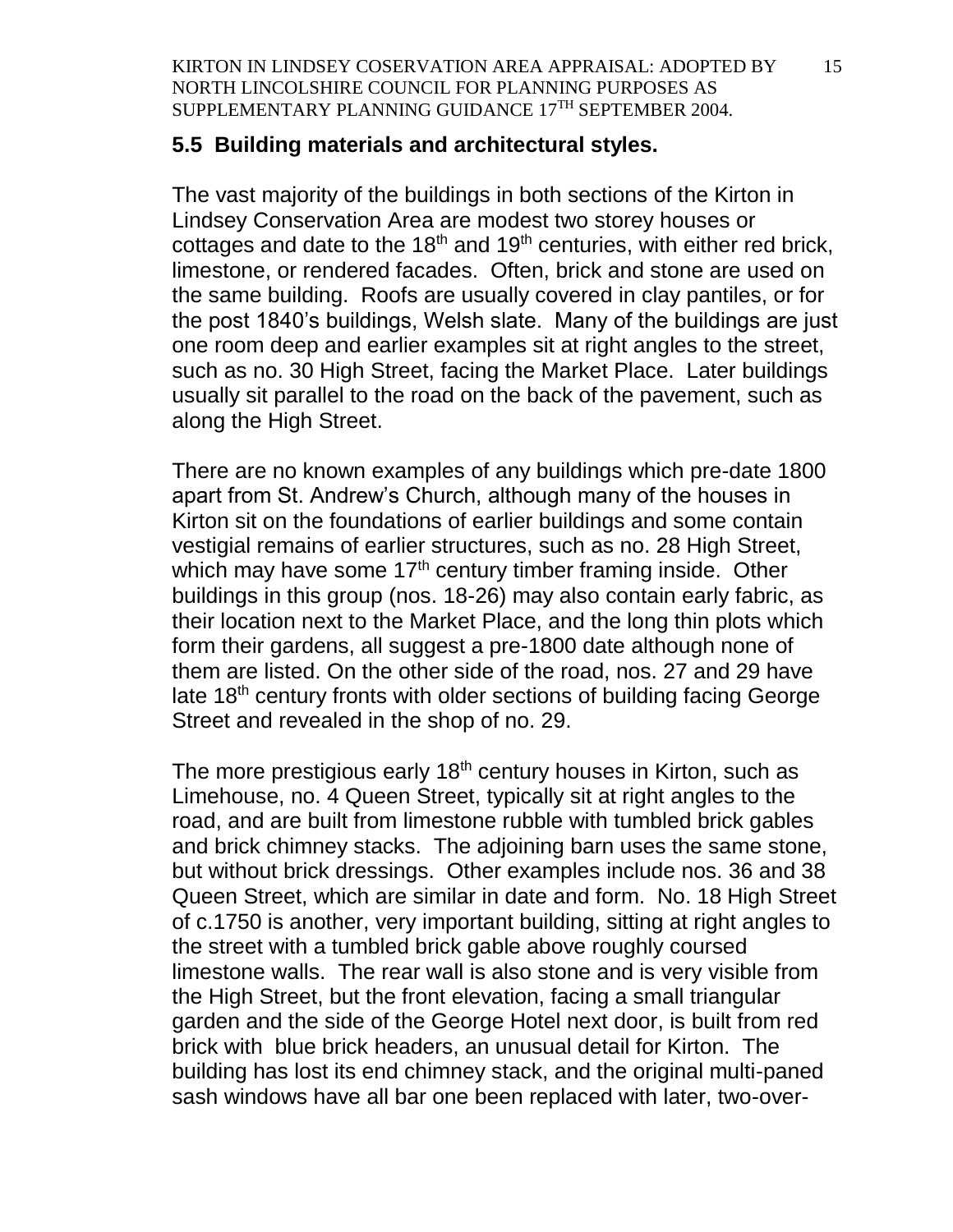two Victorian sashes. The simple doorhood, and original sixpanelled front door, are however of note.

More of the local stone can be seen at Kirton Infant's School, also in St. Andrew's Lane, of 1837. This uses coursed limestone blocks with stone dressings to the simple, multi-paned windows, in an unusual (for Kirton) Gothic style. The Town Hall of 1897 also uses squared limestone blocks, laid in more regular courses, and limestone ashlar dressings, including quoins, window architraves and cornicing to the pediment. This building appears somewhat old fashioned for its date, perhaps because some of the stone details were re-used after parts of the 18<sup>th</sup> century prison were demolished. This building, now called The Priory and located in Queen Street just outside the current conservation area boundary, is built from two types of limestone, the central projecting bay being much rougher and the northern wing using a more regularly-shaped stone block, with thin courses. Another good example of the use of stone is no. 1 Spa Hill, a fairly prestigious local building on a prominent site, built from irregularly coursed limestone and limestone ashlar quoins, with a slate roof.

There are many examples of single storey workshops, barns, stables and small cottages in Kirton, often built from limestone rubble and roughly painted or rendered. These also date to the late 18<sup>th</sup> and 19<sup>th</sup> centuries. Many of the barns have now been converted into residential uses, such as The Long Room, next to St. Andrew's Church, which uses roughly coursed yellow limestone without any brick dressings. A further range at the rear of no. 19 South Cliffe Road, retains its long stone wall, important in views across the long, thin gardens to the rear of the High Street properties, but otherwise appears to have been largely rebuilt.

The mixture of stone with brick on the same building is a feature which frequently occurs in Kirton. Around Steep Hill and its junction with Queen Street and George Street are a number of barns and high boundary walls, all built in yellow rubble limestone or red brick. These walls are a prominent feature and utilise roughly-shaped stone blocks of varying sizes, very informally coursed. The pantiled roofs above, with hipped ends and clay ridge tiles, are another important feature, typical of Kirton. Close by, no. 50 High Street, important in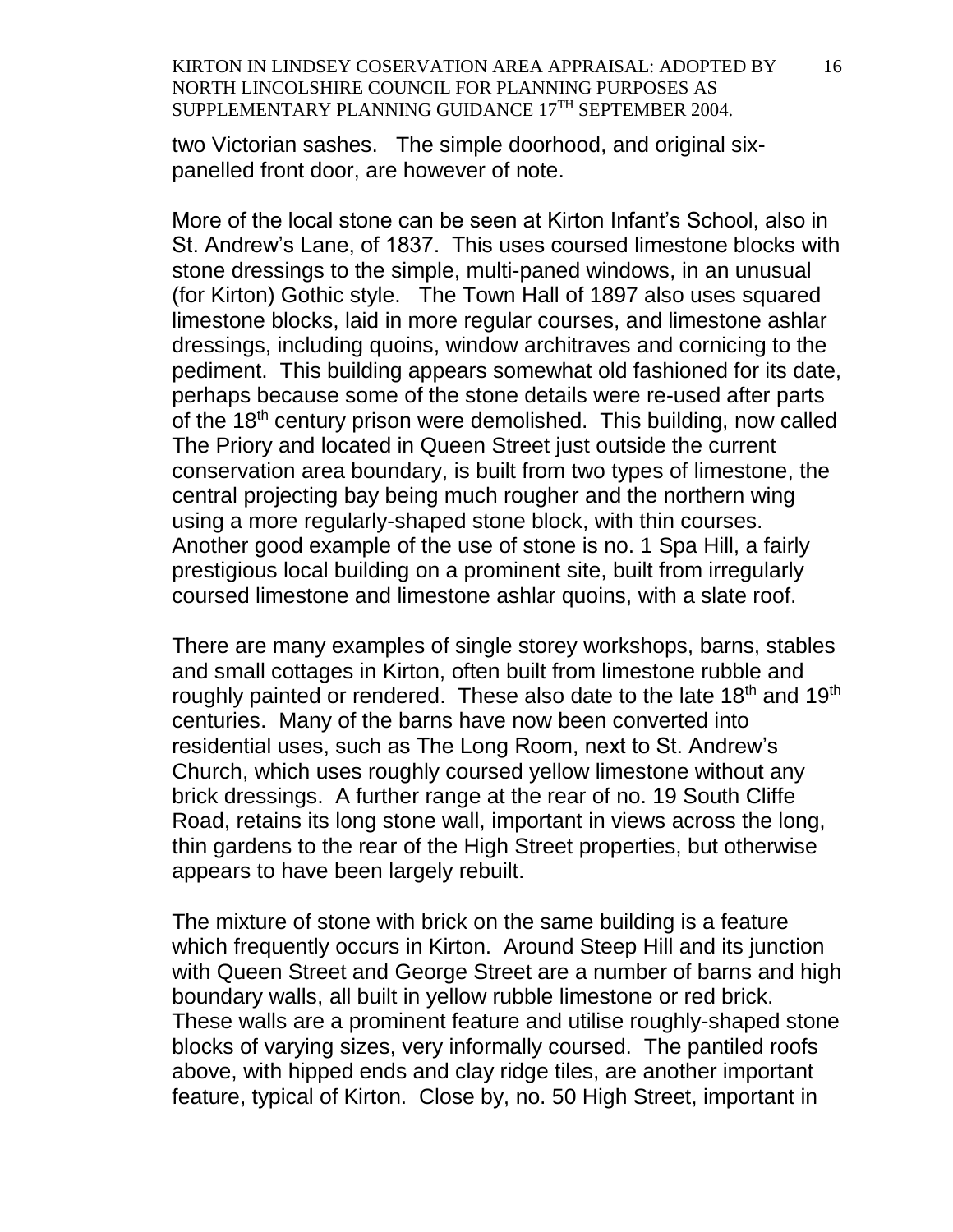views up to the Market Place, has a "polite" red brick Georgian façade facing the main street, with large stone blocks to the flank wall facing down Steep Hill. Again, the quite shallow pitched pantiled roof above is a typical feature. Another tall, stone wall continues southwards along Queen Street, again providing a strong sense of enclosure.

Brick-only buildings start to be built in Kirton after the mid-18<sup>th</sup> century when a number of two or three storey houses were built in the town to a high specification, clearly denoting some status. Examples include The Old Court House (1762) on The Green, with its red brick walls, decorated with a stone eaves cornice and parapet; nos. 1 and 3 King Edward Street (both c. 1800, three storeys, detached 3-bay brick buildings with sash windows and shallow, pantiled roofs); no. 5 Queen Street (two storeys, red brick front and chimney, limestone flank walls with brick tumbling, sash windows, end stacks and a clay pantiled roof); and no. 9 Sylvester Street (two storeys, 3-bays, sash windows, end stacks).

Several terraces of 19<sup>th</sup> century brick cottages are also found in Kirton, almost certainly built for agricultural workers. West View Terrace, off Sunny Hill, is built from red brick with a pantiled roof and timber casement windows and simple, boarded doors. It dates to c.1875. In Wray Street is a group of early  $19<sup>th</sup>$  century cottages, mainly brick but some stone, with Yorkshire sliding casements and small boarded doors below a pantiled roof.

Throughout the conservation area, sash windows, usually with six or eight panes per sash, predominate on the more prestigious historic houses, with horizontally-sliding Yorkshire casements to the smaller cottages. Some, such as no. 34 High Street, which dates from c.1820, have both. This three storey building (surprisingly unlisted) has a pair of such casements to the second floor, a tripartite sash below, and a good shopfront to the ground floor.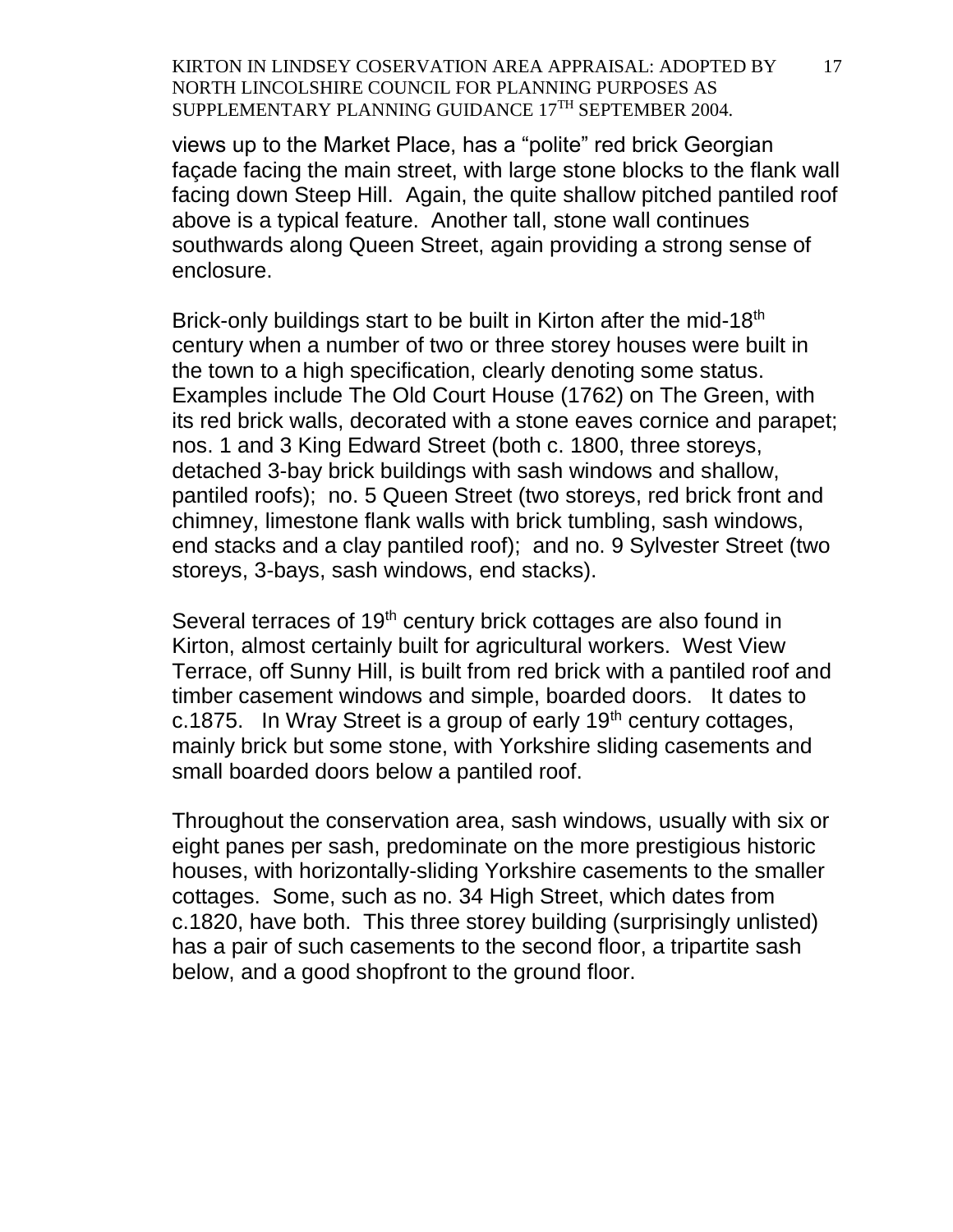# **5.6 Shopfronts.**

Due to little demand for change, Kirton retains a number of good quality, 19<sup>th</sup> century timber shopfronts, some of which are relatively unaltered. Most of these are, unsurprisingly, in the High Street, and around the Market Place, the main commercial core of the town. These are:

- Cobb Hall, Market Place
- 20 High Street (George Hotel and shop)
- 26 High Street (Christine's Hair fashions)
- 28 High Street (Furniture Bargains)
- 30 High Street
- 34 High Street (Angie's Fruit and Veg)
- 42 High Street (Classicuts)
- 44 High Street
- 46 High Street
- 48 High Street
- 50 High Street
- 25 High Street
- 29 High Street

These shopfronts are all painted timber, with some interesting details such as the Doric columns to the shopfronts at Cobb Hall and to no. 28 High Street. The George Hotel (no. 20 High Street) also has columns and the shopfront to the adjoining shop is a very complete example of a shopfront of c.1875, with its corbels, pilasters, curved glazing bars and central entrance.

Most of these shopfronts are in unlisted buildings so there is little control over their removal. It is proposed in this appraisal that Supplementary Planning Guidance for Kirton will include policies which will seek the retention and enhancement of these shopfronts.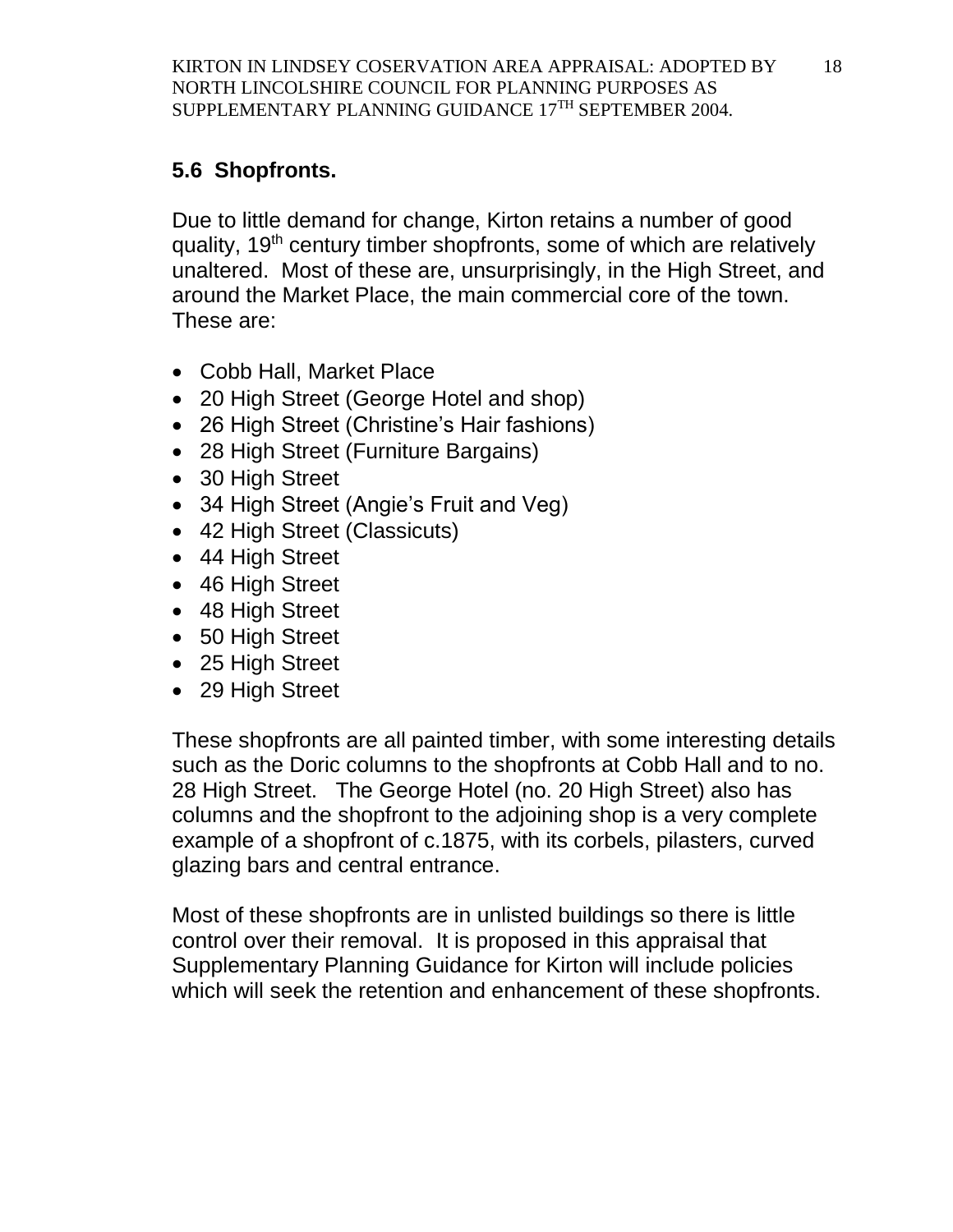#### **5.8 Listed buildings.**

There are only 16 listed buildings in the upper (Market Place/High Street) section of the Kirton in Lindsey Conservation Area, and only three in the conservation area around St. Andrew's Church. This appraisal contains recommendations for further listing, based on English Heritage guidance, to include buildings in both sections of the conservation area.

The most important listed building is undoubtably St. Andrew's Church, described by Pevsner as "*quite a large church, with a mighty west tower and clerestory*". The building sits on a raised site, probably previously occupied by a Saxon church, with a Norman priest's doorway in the chancel and late  $12<sup>th</sup>$  century arcading. The west tower dates to the  $13<sup>th</sup>$  century. It is built from limestone, roughly coursed, with a slate roof. The Old Court House on The Green dates from 1762, and is now a house. Externally, it still looks more like a chapel, as originally it contained a double height room (for the court) and various changes have occurred over the years including the blocking-up of some of the windows. The front boundary walls and railings are also listed.

The Town Hall in the Market Place is another listed building of merit. Designed by J K Broughton, a local builder and cabinet maker, it was built in 1897 using salvaged materials from Bridewell (now The Priory), the partially demolished former prison in Queen Street. This was built between 1791 to 1794 and is listed grade II but lies outside the present conservation area boundary.

Other listed buildings of note include: No. 1 Spa Hill, the former Police Station, also built using materials salvaged from the prison, with its rather gruesome whipping post (also listed) on the green outside; the Queen's Head Public House in Sylvester Street of the mid-18<sup>th</sup> century; the Methodist Chapel of 1840 and c.1900, in Wesley Street (not in the conservation area); The Infant's School of 1837 and 1875 in St. Andrew's Street; and no. 18 High Street. The unusual diaper patterned brickwork of this building has already been referred to, but this building also contains a pattern-book Chinese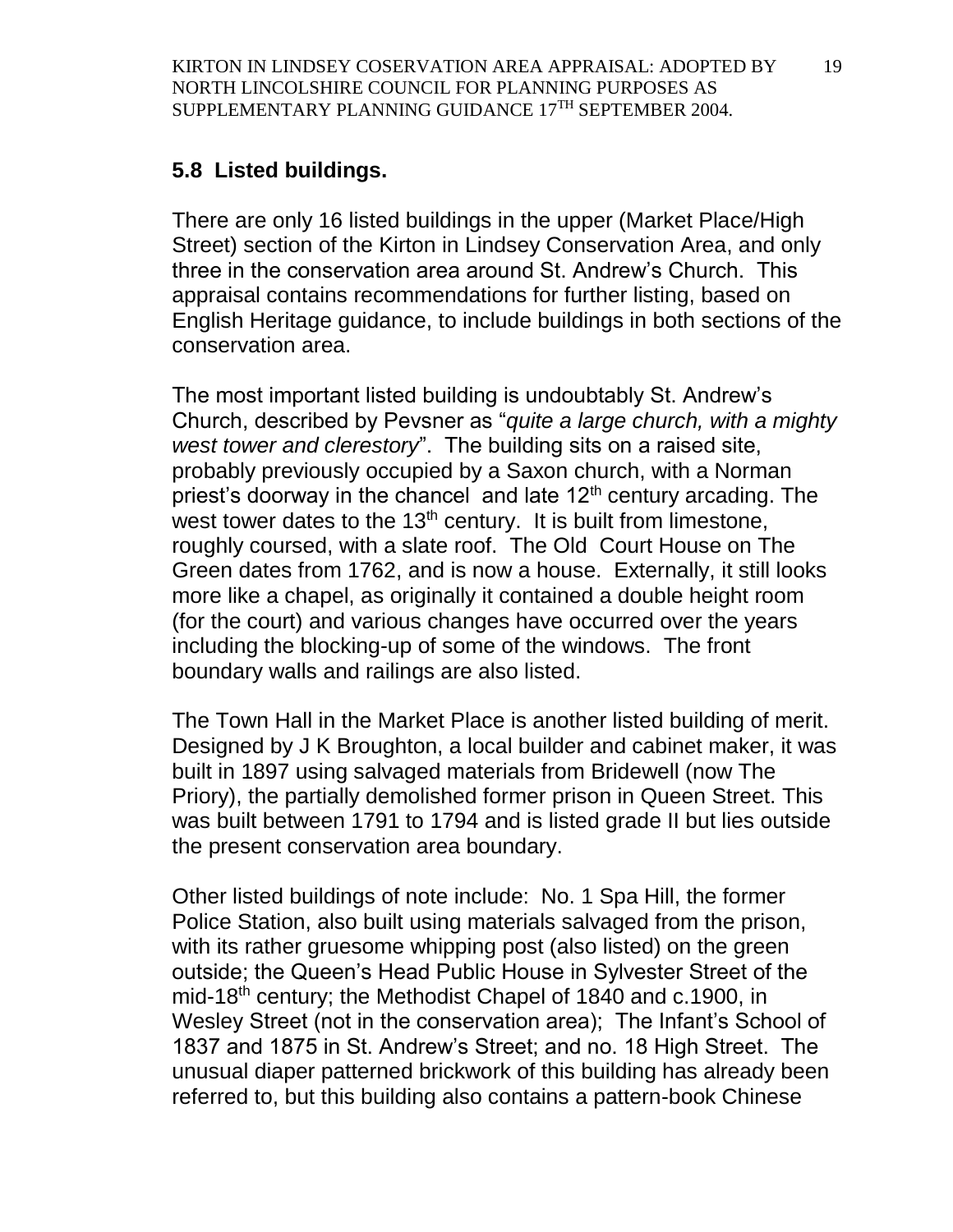Chippendale balustrade to its principal staircase. The Long Room in Cornwall Street, close to St. Andrew's Church, apparently contains the former rood screen from the church.

The remaining listed buildings within the two conservation areas are late  $18<sup>th</sup>$  or  $19<sup>th</sup>$  century houses, built from brick or stone (sometimes rendered), with pantiled or slated roofs. A good group faces South Cliffe Road : nos. 11, 13 (with possibly earlier fabric), 15, 17 and 19. The tumbled brick gable to no. 19 is an important focal point when entering Kirton from the south.

# **5.8 Buildings of Townscape Merit.**

This appraisal has identified a large number of Buildings of Townscape Merit, particularly along the High Street and in Queen Street. These are unlisted buildings which it is considered contribute positively to the character of the Kirton in Lindsey Conservation Area. They largely date to the  $18<sup>th</sup>$  and  $19<sup>th</sup>$  centuries, and a number of them are proposed for statutory listing. The buildings are generally unaltered or, could with some restoration, be easily reinstated to their original appearance. Their age and architectural interest is considered to provide sufficient justification for them to be given special protection and the Council will resist their demolition unless the applicant can prove that the building is beyond the point of economic repair. Additionally, because these buildings are an important part of the character of the conservation area, the Council will pay special attention to applications to alter or to extend them. Policies to help to achieve their preservation and enhancement are provided in the Supplementary Planning Guidance for Kirton.

# **5.9 Public realm audit.**

Within Kirton there are few examples of historic street paving, and it is likely that in the  $19<sup>th</sup>$  century the roads and pavements were just dirt or compressed gravel, appropriate to a small country town. York stone has, however, been used to pave the footpath in St. Andrew's churchyard. Now, virtually all of the pavements have been covered with tarmac and although there are some thin sandstone kerbs, some of which have been replaced with concrete. In the Market Place, an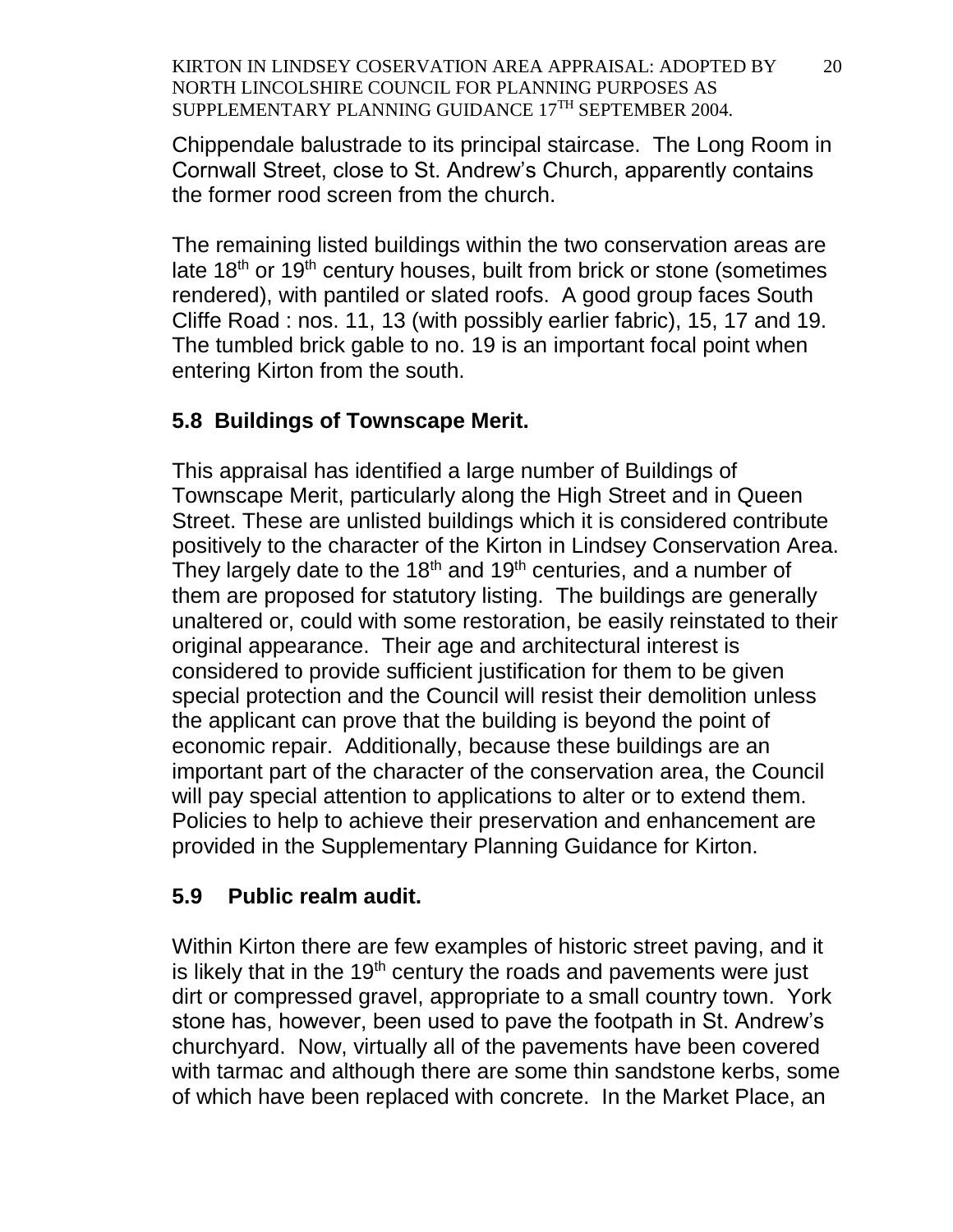attempt has been made to provide a more interesting surface using concrete paviors. These have no historic precedent in the town although, fortunately, their effect is neutral.

Street lighting is almost exclusively by modern streetlights. These have slim, tall columns, usually painted white, with simple modern light fittings. The Market Place has some examples of three-light, "heritage" street lights. Overhead cables supplying electricity or telephone lines, are also very evident in some locations.

Street signs are simple white panels in a black surround, with black letters. There are some quite obtrusive traffic signs close to the junction with North Cliffe Road.

# **6 AREA ANALYSIS**

#### **6.1 Introduction**

This section seeks to describe in greater detail the buildings and spaces within the Kirton Conservation Area. The aim is to identify the special character of the area which provides Kirton with its particular "sense of place". Building materials and details are also included and any unusual features have been identified.

Kirton in Lindsey Conservation Area covers two separate areas : Kirton town centre, and the area around St. Andrew's Church. At present, the streets which link these two areas are not included within the conservation area, but this appraisal includes a proposal to designate a much larger area in which are situated a number of listed buildings and Buildings of Townscape Merit.

Of note are the many barns and other buildings which were once in agricultural use. Some of these have been converted into residential use (such as the Long Room by St. Andrew's Church), and some have been retained as stores. They are an important link with Kirton's past and their simple, utilitarian appearance makes an important contribution to the character of the conservation area.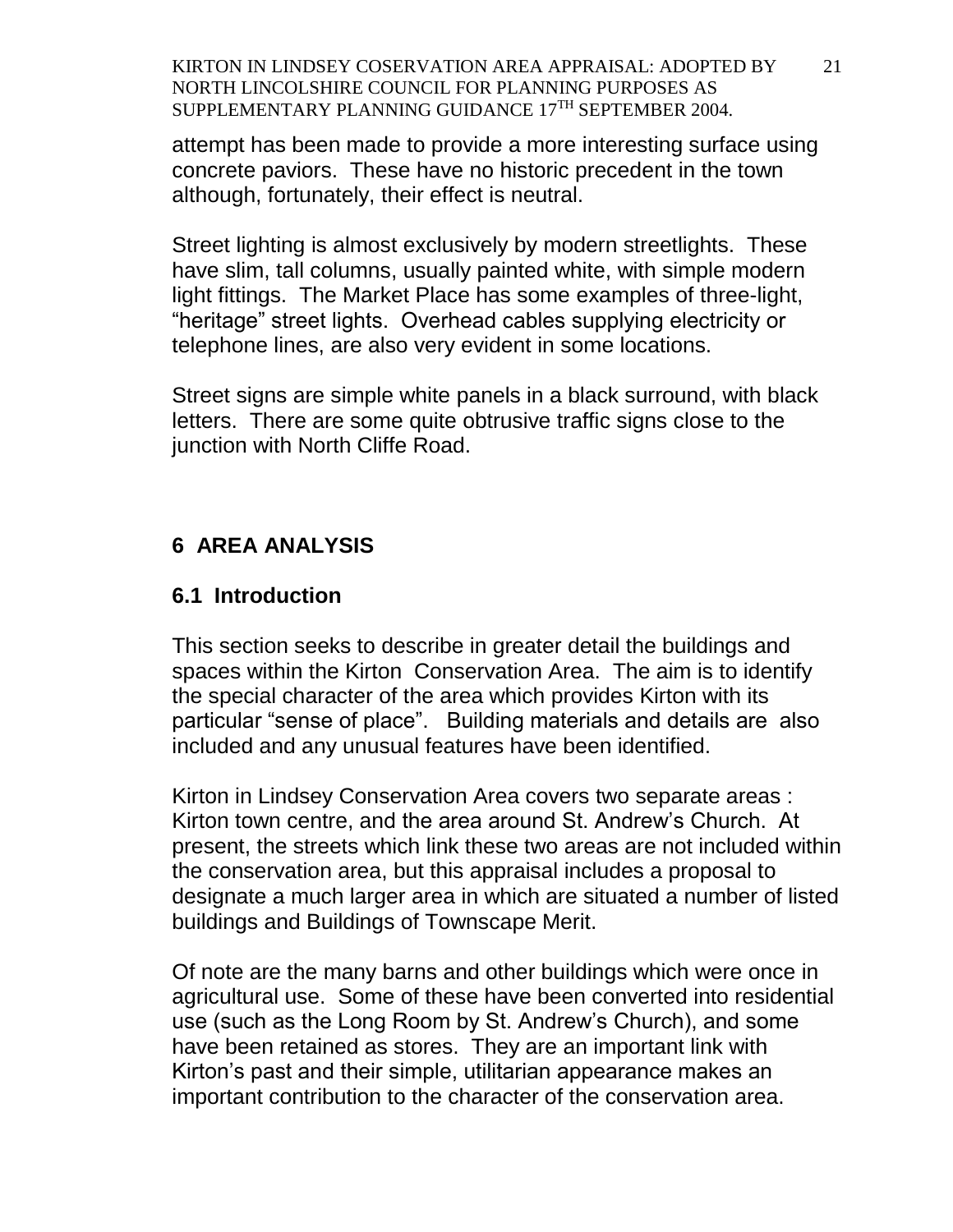#### **6.2 Kirton Town Centre**

In the centre of Kirton, and forming the core of the conservation area, are several streets with cohesive, historic townscape, made up from two or three storey terraced buildings which line the backs of the pavements. Many contain ground floor shops, particularly in the Market Place, and along the High Street. This part of the conservation area divides conveniently into three character areas: The High Street and Market Place, The Green, and Queen Street and South Cliffe Road.

#### **Area 1 - The High Street and Market Place.**

The High Street is a medieval road which connects the Market Place to the main road from Scunthorpe to Lincoln, and to the lower part of the town, and the parish church, to the west, where the road drops steeply down the hill. The road is lined with one, two or three storey buildings, positioned usually on the back of the pavement with the only open space being the small gardens to either side of no. 18. They date to the  $18<sup>th</sup>$  and  $19<sup>th</sup>$  centuries, and seven of them are listed grade II (the Town Hall, nos. 18 and 28 High Street, nos. 27, 29 and 31 High Street, and Cobb Hall). Those that are not listed have all been identified as Buildings of Townscape Merit, apart from the rear and side sections to no. 5 (now the supermarket) and no. 52, a modern detached house on the junction with Queen Street.

The historic buildings are largely rendered and painted, with some red brick and local limestone. Windows are sashed or Yorkshire casements, with slate or pantiled roofs. The most noticeable feature is their variety, with every building being a different height, profile and often using different materials. Of special interest are the large number of 19<sup>th</sup> century shop fronts which remain. Along the south side of the Market Place, the properties contain a number of narrow alley entrances (Red Lion Passage and Duck Lane) providing access to the rear yards and gardens behind, and connecting through to South Cliffe Road. These narrow gillies are an important feature of the "backlands" and should be protected. Regrettable features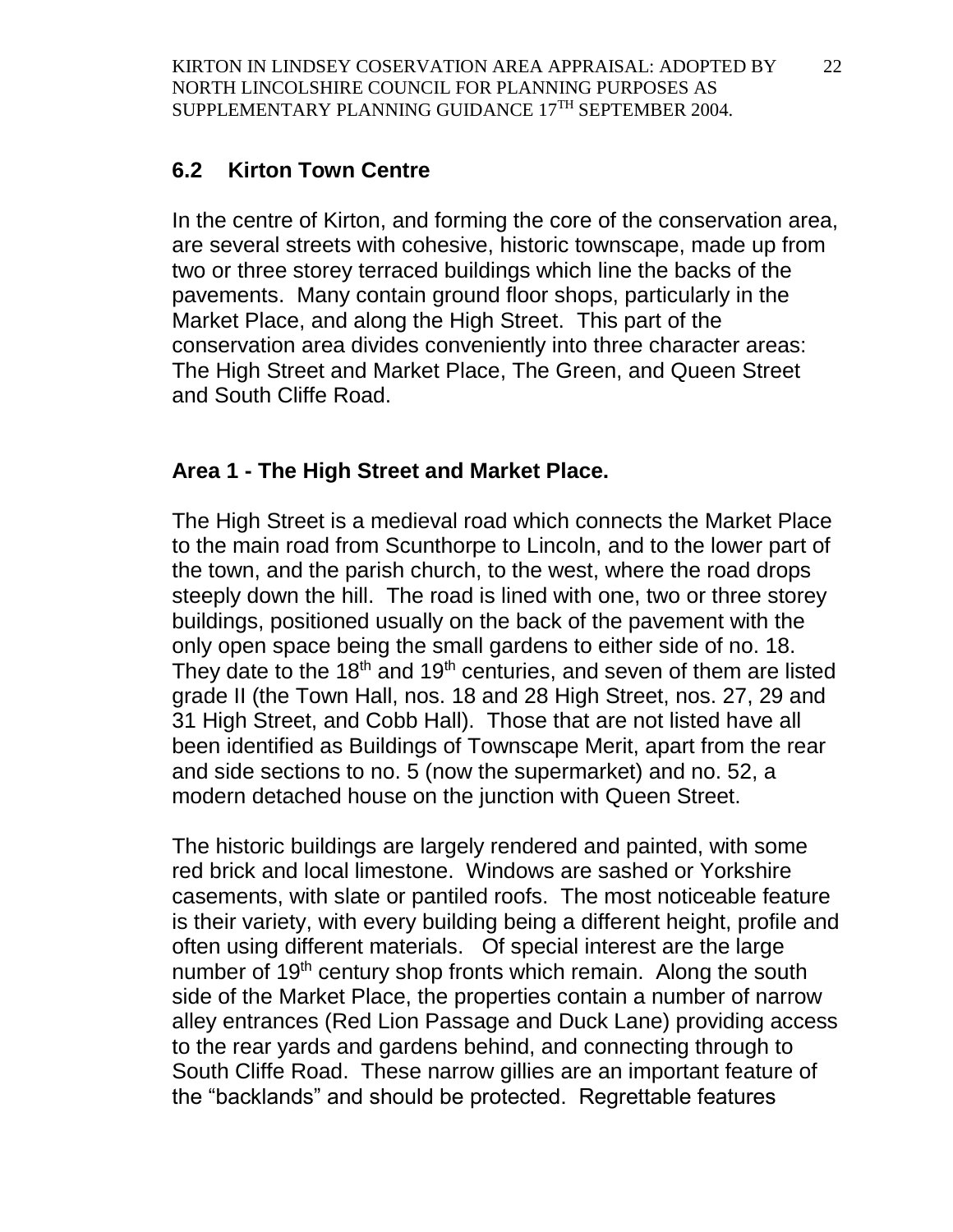include the replacement concrete roof tiles, modern windows, the loss of chimney stacks, and the poor condition of some of the buildings.

The Market Place is a roughly triangular shape, with the Town Hall of 1897 providing a focal point at one end, and Cobb Hall, siting on its island site, a point of interest to the opposite end. The Market Place has been repaved using modern materials including concrete paviors, and "heritage" street lights have been provided to illuminate the central area, now used for car parking. A Christmas tree has also been planted in the centre of the space, for annual use. Whilst the car parking provides a useful local facility, more could be done with this space to provide a better pedestrian environment.

Along the north side, a modern two storey development has been built with ground floor shops and residential uses above. The buildings are built from light red brick, with small, multi-paned shop windows. Despite attempts to break-down the bulk of the new development by staggering the front building line, the overall horizontal emphasis is at odds with the strongly vertical emphasis of the older buildings opposite. In the north-easterly corner, Mills Newsagents is situated in a single storey, flat-roofed building. This contributes to the lack of enclosure to the Market Place at this point, which is unfortunately made even worse by the poor quality street surface, and the single storey public conveniences.

The west side of the Market Place contains a group of Buildings of Townscape Merit, two or three storeys high, either painted white or still retaining their red brick. They appear to date to the  $18<sup>th</sup>$  or early 19<sup>th</sup> centuries and the gable to no. 19 has quoins and a very steeply pitched roof regrettably covered in concrete tiles. Shopfronts are plain, or in the case of no. 25, older and intact.

Two other roads lead off towards The Green. George Street winds around the back of the Market Place properties, with high stone and red brick walls which provide a strong sense of enclosure. Towards The Green, the streetscape opens out with modern development, and gardens, predominating. Sylvester Street similarly has been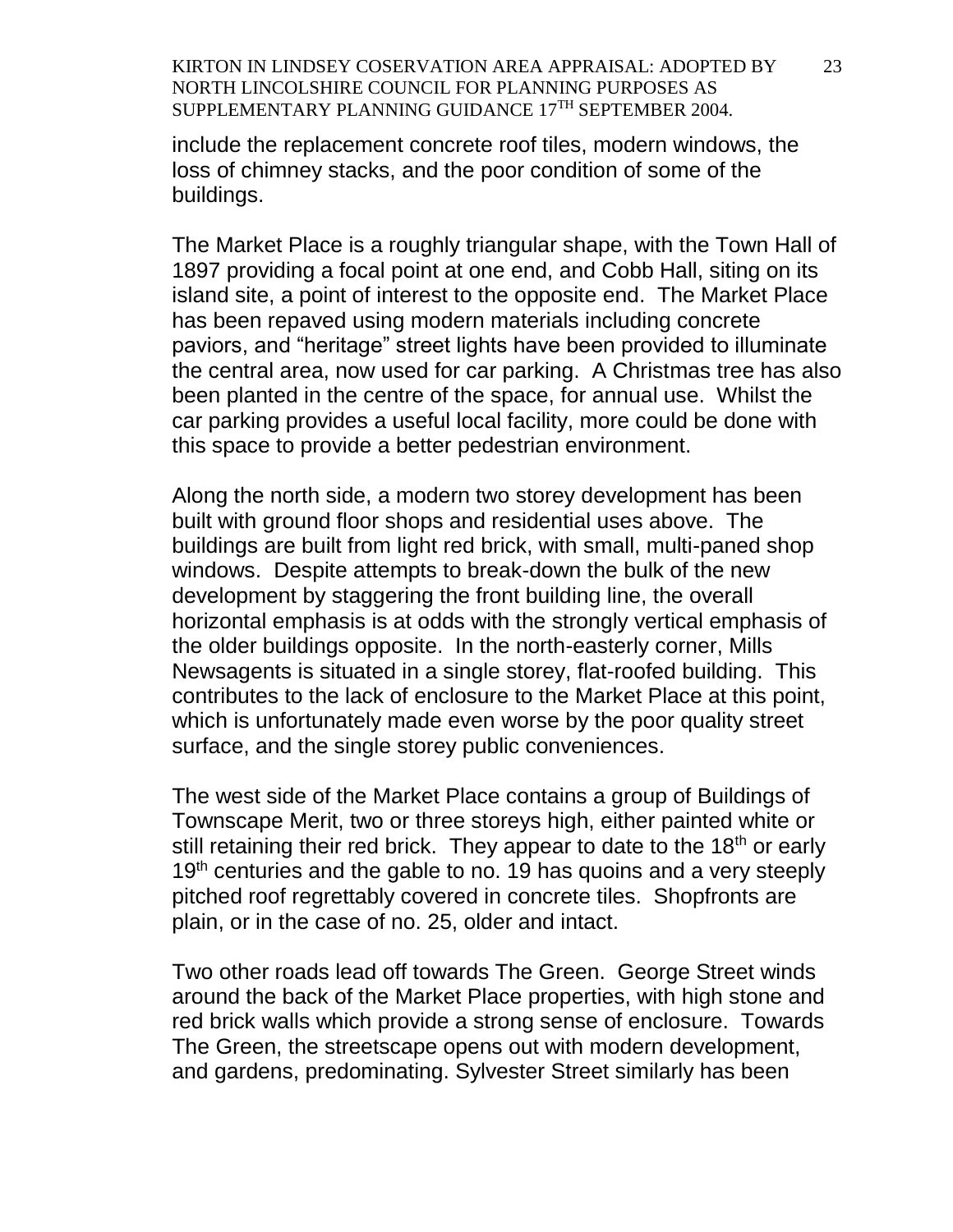affected by the insertion of modern houses, in large gardens, but their impact is relatively neutral.

# **Area Summary.**

- Topography and position on steep hill important
- Medieval street pattern remains with long, thin plots to the rear of High Street
- Triangular Market Place the most important open space
- Continuous development on the back of the pavement
- Mainly  $18<sup>th</sup>$  and  $19<sup>th</sup>$  century buildings
- Some early examples sit at right angles to the street
- Highest concentration of listed buildings and Buildings of Townscape Merit
- Buildings are largely pantiled, with red brick, painted render or stone facades
- Sash windows predominate

# **Area 2 - The Green.**

The Green is a highly visible piece of open land which lies along the side of the main road to Scunthorpe and which is notable for the line of large street trees which separate the grassed area from King Edward Street. The area is grassed with groups of shrubs and smaller trees around the Old Court House and the War Memorial. Informal chain railings surround part of The Green, which also contains a children's playground. The Green is surrounded by a mixture of both modern and historic detached buildings, but these are largely two storeys, with pitched roofs and gardens, so overall the character of the spacious open space is not too adversely affected by the more recent additions.

20<sup>th</sup> century detached houses lie to the north (outside the conservation area) , and more 1960's houses have been shoehorned on to sites on the south side of King Edward Street, facing The Green. Fortunately four historic buildings remain which a positioned crucially on prominent sites: The listed Queens Head Public House, and nos. 1, 3 and 11 King Edward Street. Nos. 1 and 3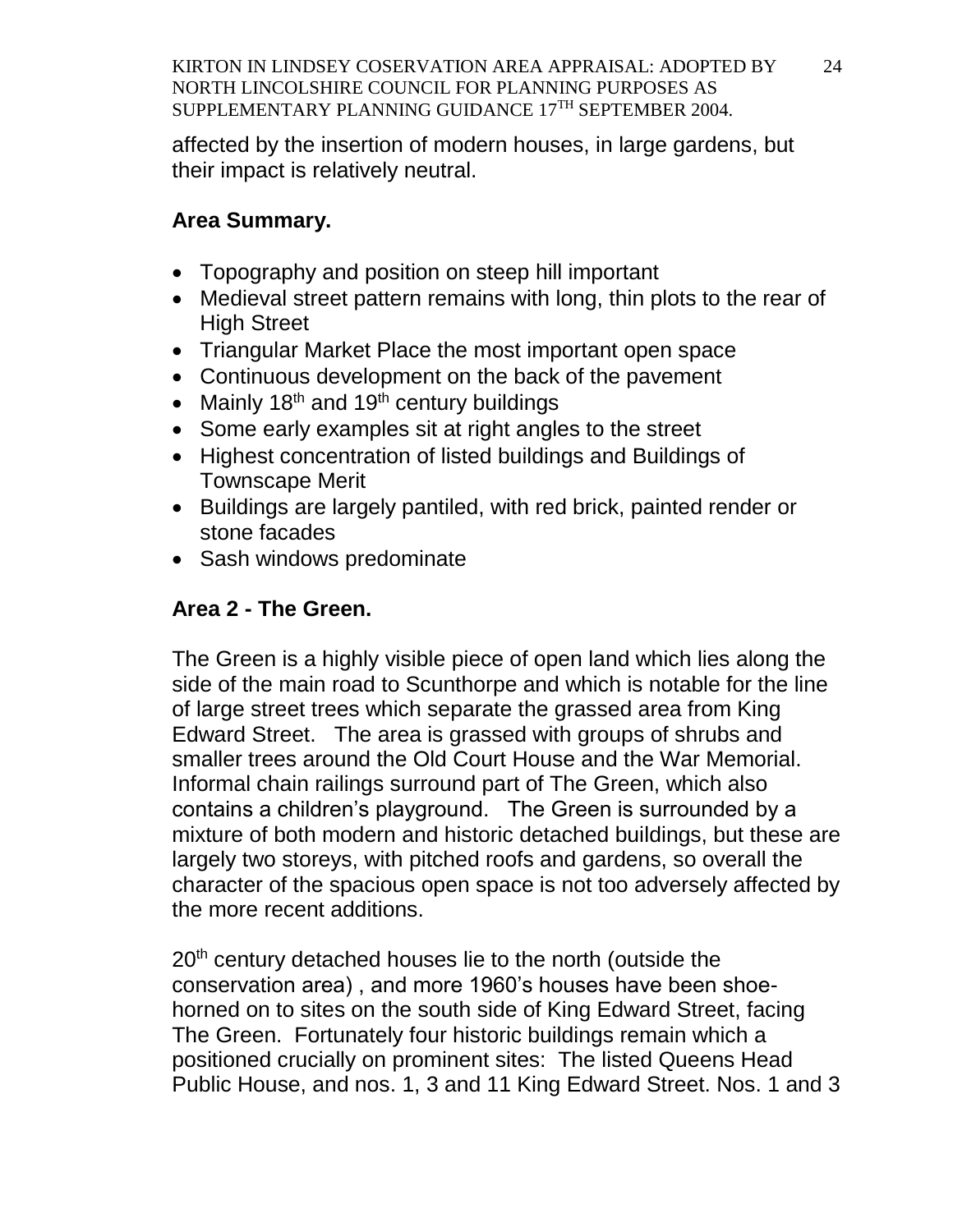should be listed and are both c.1800, built from red brick, with multipaned sash windows and pantiled, hipped roofs.

The Old Court House, the War Memorial, the Queen's Head Public House, and the unlisted library are the most important historic buildings, all of them being highly visible and important in views across the green. Sunny Hill, a small off-shoot of The Green, contains a number of heavily altered Buildings of Townscape Merit which could be restored to their historic appearance by the insertion of more appropriate doors and windows, and roof materials. The large tree on this small section of grass, and the old whipping post, are notable features. No. 1 Spa Hill is very important in views from The Green and down the hill to the north-east. Cotham House and its much altered neighbour no. 9 Sunny Hill, are also important in views over the roof tops to the lower part of Queen Street. A small 19<sup>th</sup> century wrought iron gate marks an entrance slightly further down the hill to the garden of The Priory. The mixture of stone walls with pantiled roofs is an important feature, but this roofscape has been somewhat spoilt by the insertion of over-large dormers, and the use of stained hardwood windows and boarding. However, no. 9 does retain an early tumbled brick gable facing the street. West View Terrace is somewhat hidden from view but it notable for its carefullyrestored exterior and for the views over Queen Street to St. Andrew's Church.

Detrimental features include a huge satellite dish in the garden of one of the houses on the north side The Green, a large street sign marking a vehicular entrance to J. Sargent's premises on the Market Place, and the mixture of front boundary fences and walls to the modern development along King Edward Street. Around West View Terrace are some parking areas and some ruinous buildings which would benefit from improvement.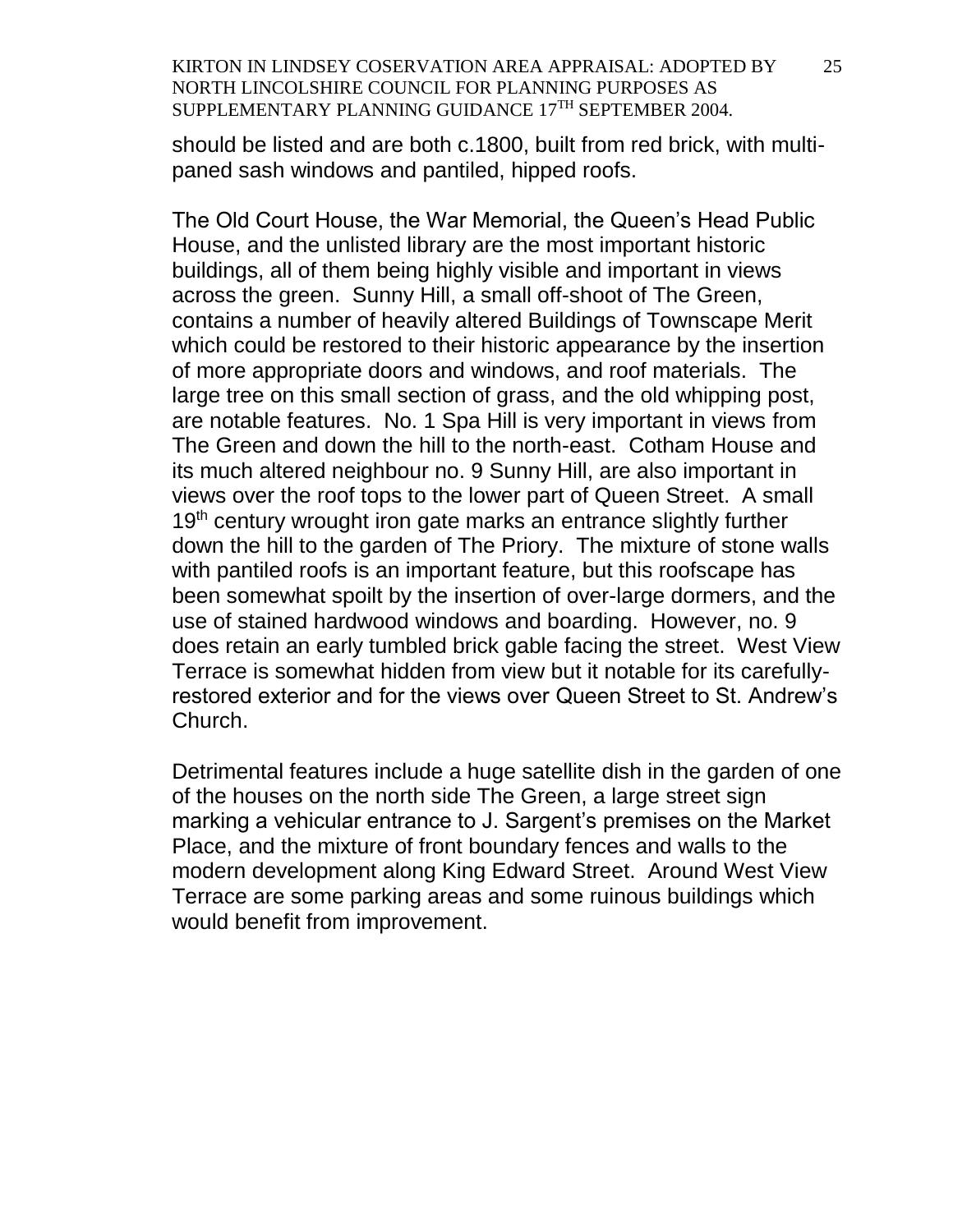# **Area Summary.**

- The Green and its trees provide the only landscaped public open space in Kirton
- Trees along boundary with King Edward Street make a major contribution
- Views down Spa Hill notable
- Old Court House and Queens Head Public House listed
- War memorial, the library, and nos. 1 and 3 the most important unlisted buildings
- Sunny Hill slightly separate from The Green
- No. 1 Spa Hill listed and forms a good group of buildings with nos. 7 and 9 and Cotham House
- Good examples of stone walls, pantiled roofs, and some tumbled brick gables

# **Area 3 - Queen Street and South Cliffe Road.**

The southerly end of Queen Street lies within the conservation area and is characterised by the gentle curve of the road, and the steep change in gradient as it climbs up the hill to South Cliffe Road. Clearly, this was the slightly more prestigious part of Kirton in the  $18<sup>th</sup>$ and  $19<sup>th</sup>$  centuries, so the street contains a number of mainly detached houses, all of which are listed or have been identified as Buildings of Townscape Merit. High stone front boundary walls, and the use of stone and painted render for the houses, are the most notable features.

The buildings, of a variety of heights and form, sit in gardens and all have a slightly different relationship to the street. No. 4 (Limehouse) is listed and sits at right angles to the road. It dates to the early 18<sup>th</sup> century, and its long, stone-faced elevation, with a central chimney and tumbled brick gable, is an important constituent to the streetscape. Other buildings of note include nos. 1 and 5, both listed and both notable in views along South Cliffe Road. On the opposite side of the road, and forming an important corner site with South Cliffe Road, are nos. 25, 31 and 33 South Cliffe Road, which create a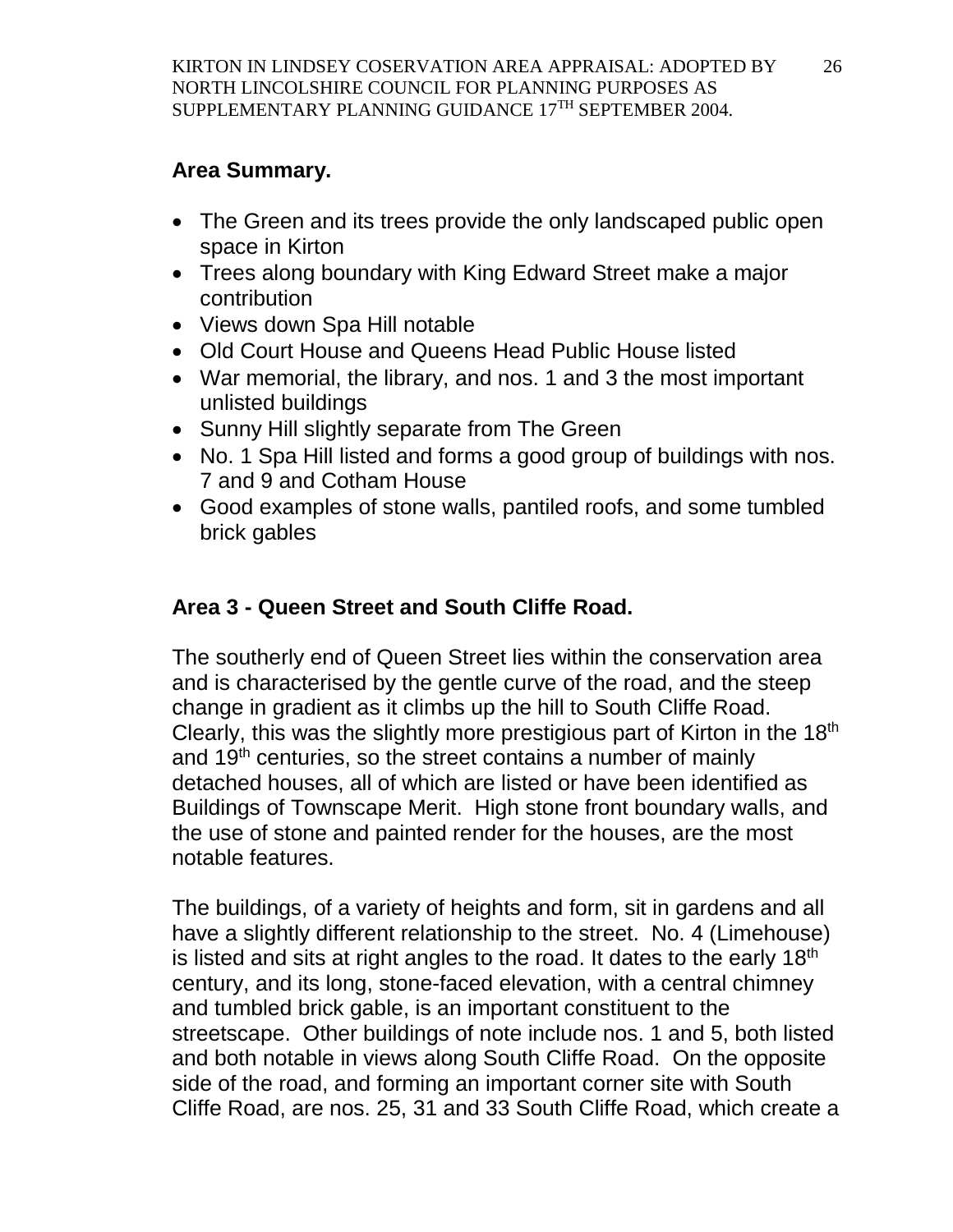group with no. 2 Queen Street. The use of stone blocks and red brick, and slated roofs, are the interesting features of this group, and also the contribution made to South Cliffe Road by the high stone boundary wall to the garden of no. 25. Detrimental features include the modern street lighting and the overhead wires.

South Cliffe Road is a busy route into and out of Kirton but contains a number of dispersed historic buildings and notable groups of trees, particularly at the most southerly end close to the junction with Queen Street. The road curves gently, with four listed buildings (nos. 11, 13, 15, 17 and 19) being of particularly merit. The contribution to the streetscene by the gable end of no. 19, with its tumbled brickwork, has already been noted.

Other Buildings of Merit but currently unlisted include no. 32, a Victorian villa set back from the road with a large front garden with notable trees; nos. 23 and 25, dating to the  $18<sup>th</sup>$  century and somewhat altered; and no. 9, a double-pile house of c.1800 with end stacks, sash windows and a central porch. These early buildings all sit on the back of the pavement or very close to it, so they make an important contribution to the street scene.

Detrimental features include the busy traffic, poor street signage, the presence of wheelie bins and modern bollards on the verges, a number of modern buildings (fortunately set back from the road), and a variety of sites in a rather scruffy condition. These include the land around no. 20, sites in the backlands between South Cliffe Road and the High Street, and the woodland on the east side of the road opposite the entrance to the High Street.

#### **Area Summary.**

- Queen Street curves as it cascades down the hill
- Dispersed, detached houses with spacious gardens
- Good groups of trees
- Stone boundary walls a special feature
- Several listed buildings and several Buildings of Townscape Merit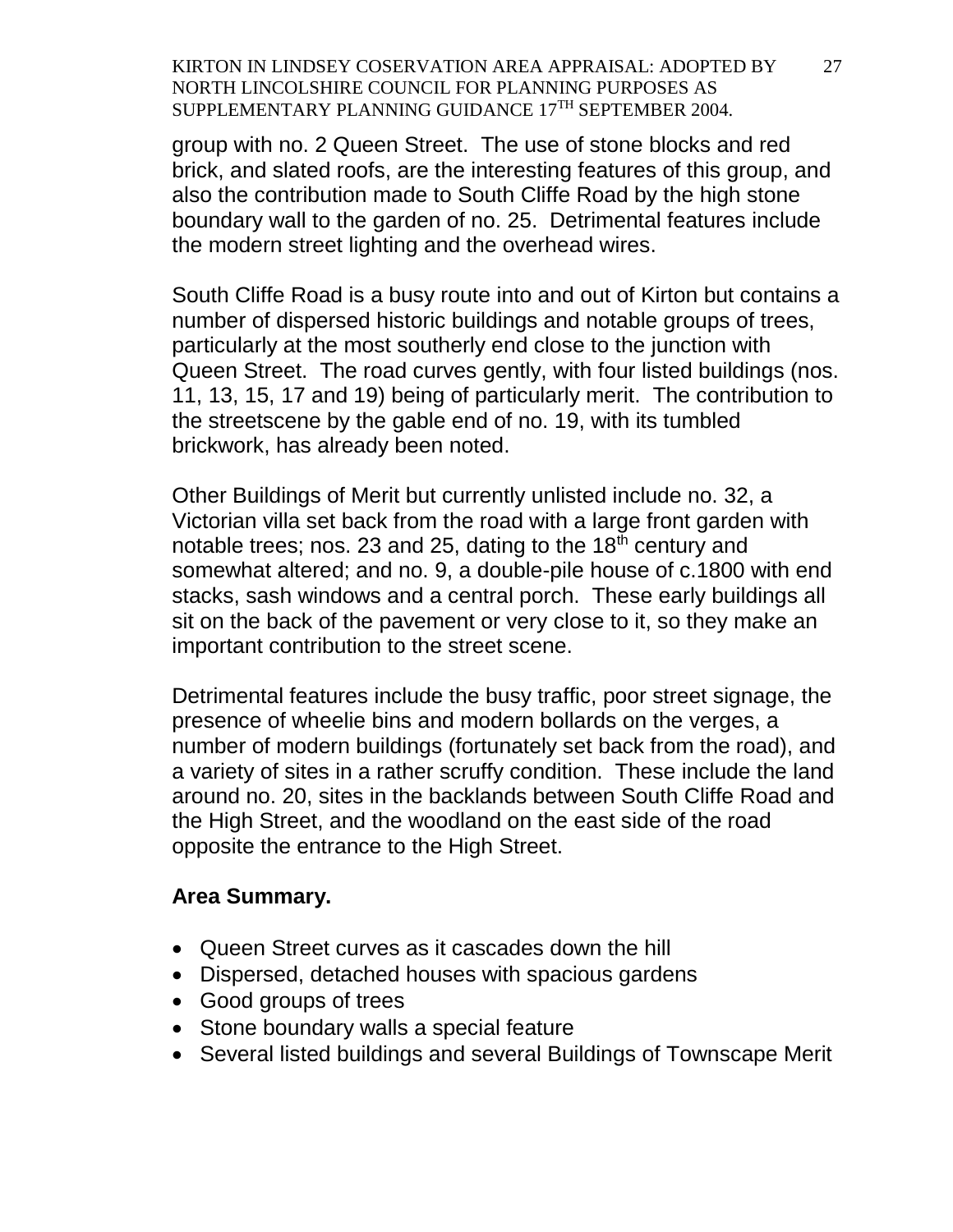## **Area 4 St. Andrew's Churchyard.**

This second and smaller part of the conservation area as designated at the time of survey, focuses on St. Andrew's Church and churchyard, and includes a broad swath of wooded garden to the rear of the Long Room and around the Old Vicarage. The undulating topography around the church, which sits on a small hillock, provides visual interest and the sweep of St. Andrew's Street as it wraps around the church is a particularly striking feature. A line of trees across the west side of the churchyard makes a notable contribution to the character of the area.

The buildings are very varied and mainly in residential uses. The three listed buildings are St. Andrew's Church, the Long Room ( a former barn now a house), and the Infants' School. This mainly single storey stone building sits close to the church and has stone mullioned casement windows with glazing bars. Originally built in 1837 (date plaque on front elevation) it was extended in 1875. It has a large front garden, enclosed by a low stone wall, important in the setting of the church and highly visible in view across the churchyard.

Other buildings of note include the unlisted Baptist Church next to the school, highly decorated with polychromatic brickwork; Nos. 1-5 Cornwall Street, a terrace of two storey, red brick cottages, prominently located opposite the church; no. 17 Wesley Street, a former school now converted to a house; no. 10 Church Street, a Victorian villa which retains its original sashes with margin lights; and the Old Vicarage, a substantial late 19<sup>th</sup> century stone house, well screened by trees and shrubbery.

Negative features include modern street lights and overhead wires, and the insertion of inappropriate modern windows and doors into 19<sup>th</sup> century houses around the churchyard (e.g. 19 and 23 St. Andrew's Street). Further buildings or features make a more neutral contribution: a block of modern houses (nos. 5-15) St. Andrew's Street) and a similar block around the corner (nos. 33-41 Church Street), with poorly defined boundaries and groups of garages; and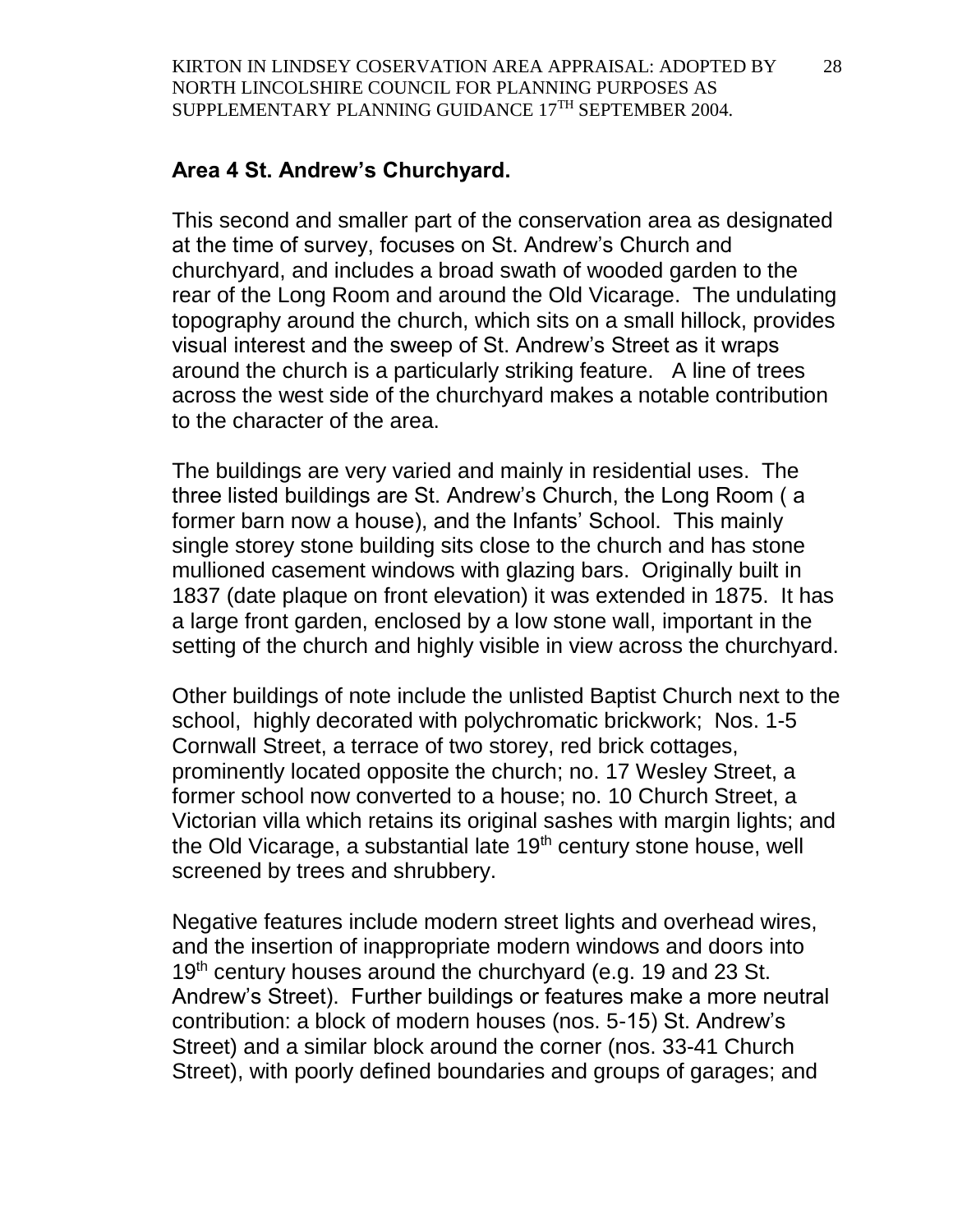the modern bungalows on the corner of Cornwall Street and Train Gate.

# **Area Summary.**

- St. Andrew's Church and its churchyard the most important feature
- Tree groups make major contribution to the townscape
- Dispersed layout of houses
- St. Andrew's Church, the Long Room and the Infants' School all listed
- Large number of Buildings of Townscape Merit
- Use of stone and red brick for the historic buildings, with pantiled roofs

# **7 PROBLEMS AND PRESSURES.**

# **7.1 General introduction.**

Within the Kirton in Lindsey Conservation Area there are a number of threats to the character of the conservation area, particularly caused by inappropriate modern development, neglected plots of land, poorly maintained historic buildings, the use of modern windows, doors and roofing materials for historic buildings, modern street lighting and overhead wires, and, in some locations, a conflict between pedestrians and traffic

Kirton can be considered rather a "backwater" and since the 19<sup>th</sup> century, the closure of the street market and the gradual decline in agriculture has meant that the town has struggled to find a new role. Today, it is very much a dormitory town and a large amount of modern housing has been built around and within the town in the last forty years. The fragmentation of the historic townscape which has resulted from the insertion of new houses or terraces which do not relate in scale, form, materials or detailing to the existing, historic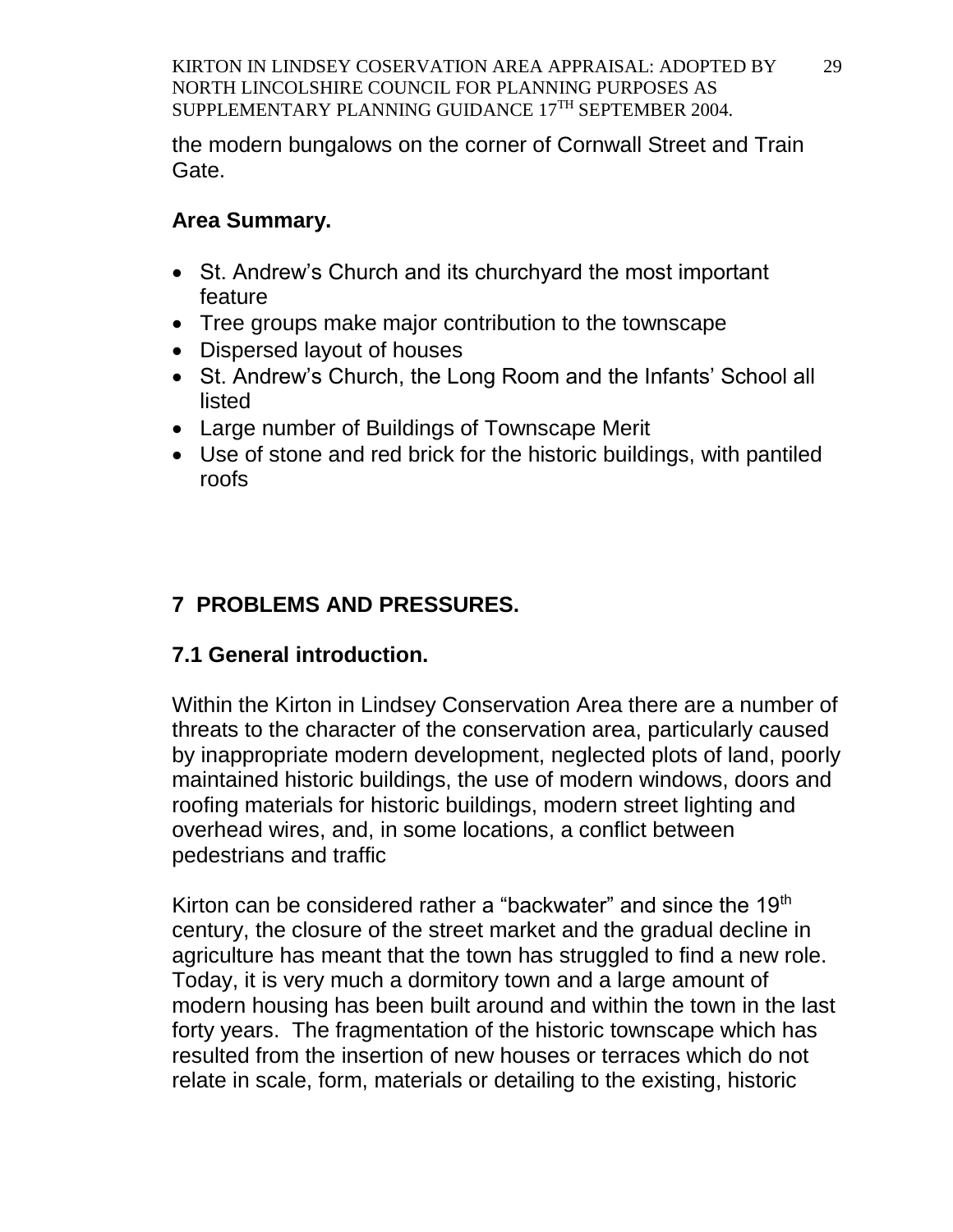buildings in Kirton is a noticeable feature of both conservation areas and of the streets which lie between them.

#### **7.2 Buildings which have a negative or neutral impact.**

On the Townscape Analysis map (Figure 2) buildings or structures which it is considered have a a negative or neutral impact on the surrounding conservation areas have been identified.

Only two structures have been identified which are considered to have a negative impact: no. 11 Market Place and the modern warehouse behind no. 30 South Cliffe Road. Whilst these buildings do not contribute as much to the area character as buildings of townscape merit they can be renovated sympathetically incorporating traditional designs and materials appropriate to the conservation area

The neutral buildings are usually older buildings which have been altered or newer buildings whose design is considered to be reasonably in keeping with the surrounding area. These include modern development on the north side of the Market Place and along Sylvester Street, some modern houses off South Cliffe Road, a group of bungalows in Cornwall Street, detached houses overlooking St. Andrew's Churchyard, and two terraces of modern houses in St. Andrew's Street and Church Street.

## **7.3 Buildings-at-Risk.**

This appraisal has not included a detailed survey for buildings-at-risk but within Kirton a number of both unlisted and listed buildings were noted as being potentially "at risk". These are all located in the town centre, and include the Town Hall and nos. 10, 18, 21, 29, 30, and 32 High Street.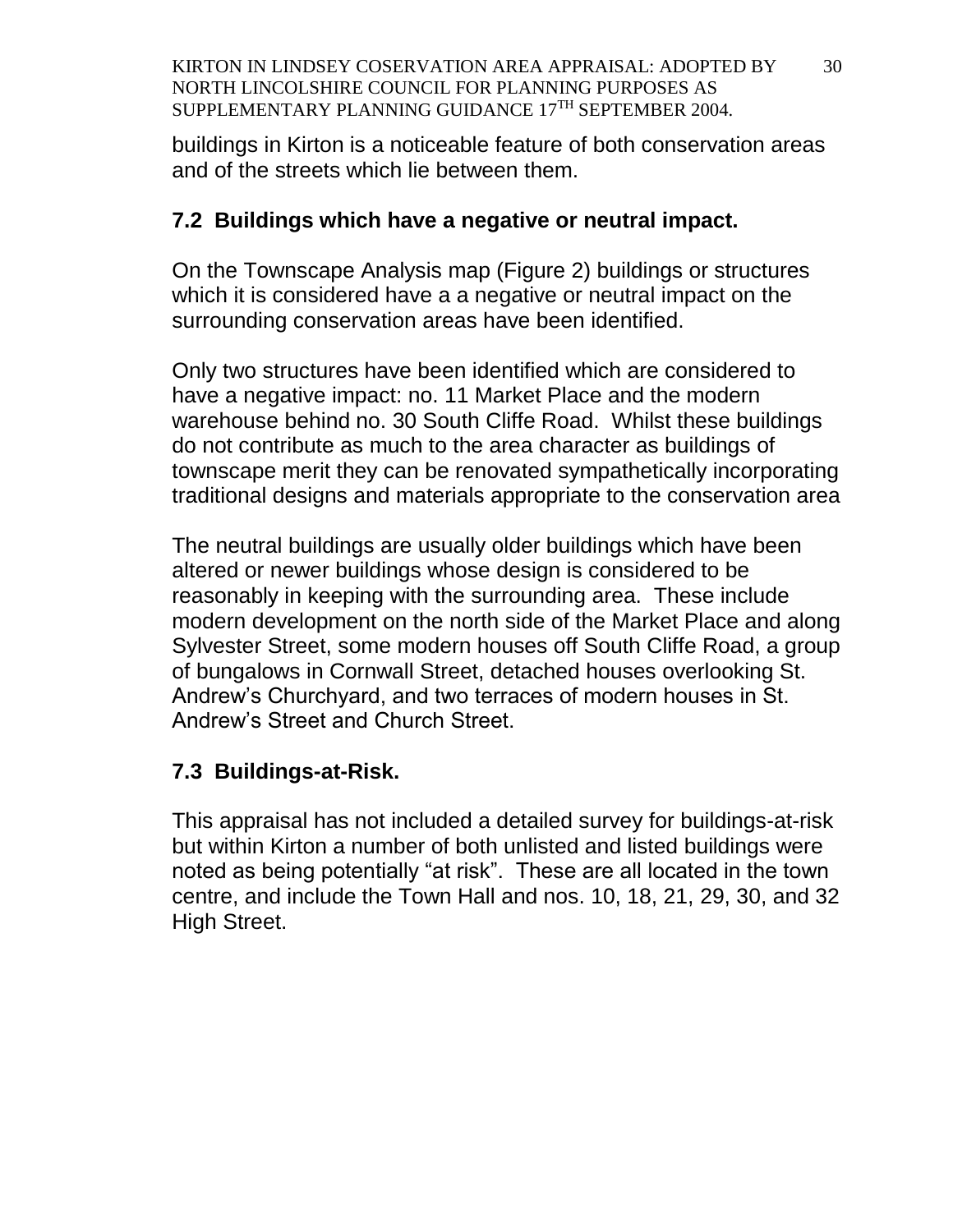# **7.4 Sites which have a negative impact.**

The Area Analysis has described a number of sites within the two conservation areas which are considered to have a detrimental effect on the character of the surrounding area. Most notable is the corner of the Market Place by the public conveniences, identified on the Townscape Analysis map (Figure 2).

# **7.5 New development.**

New development has intruded into the conservation area in a number of places, particularly between the north side of the Market Place and King Edward Street, in Sylvester Street, facing St. Andrew's Church and along Church Street, and on the corner of Cornwall Street. Most of these detached or terraced houses appear to date to the 1980's and 1990's, and largely fail to replicate the historic details of previous developments. A typical example is the terrace no. 5-15 St. Andrew's Street, with front entrance porches and "Georgian" front doors – both alien features in Kirton. Another problem is the scale of the buildings and their relationship to the street, with the bungalows on the corner of Cornwall Street, with their varied appearance, being a particularly notable example.

Design guidance for any further development is included in the Supplementary Planning Guidance for Kirton.

# **7.6 Alterations to existing historic buildings and shopfronts.**

Within the conservation area, a number of both listed and unlisted properties have suffered from the loss of original detailing and materials, such as the insertion of modern windows, the loss of original clay pantiles to concrete, and the insertion of unsympathetic shopfronts, particularly over-deep fascia boards. Guidance to avoid such change, which is detrimental to the overall character of the conservation area, is included in the Supplementary Planning Guidance for Kirton. Further advice is also included on the preservation or enhancement of the existing historic shopfronts, and on the design of new shopfronts.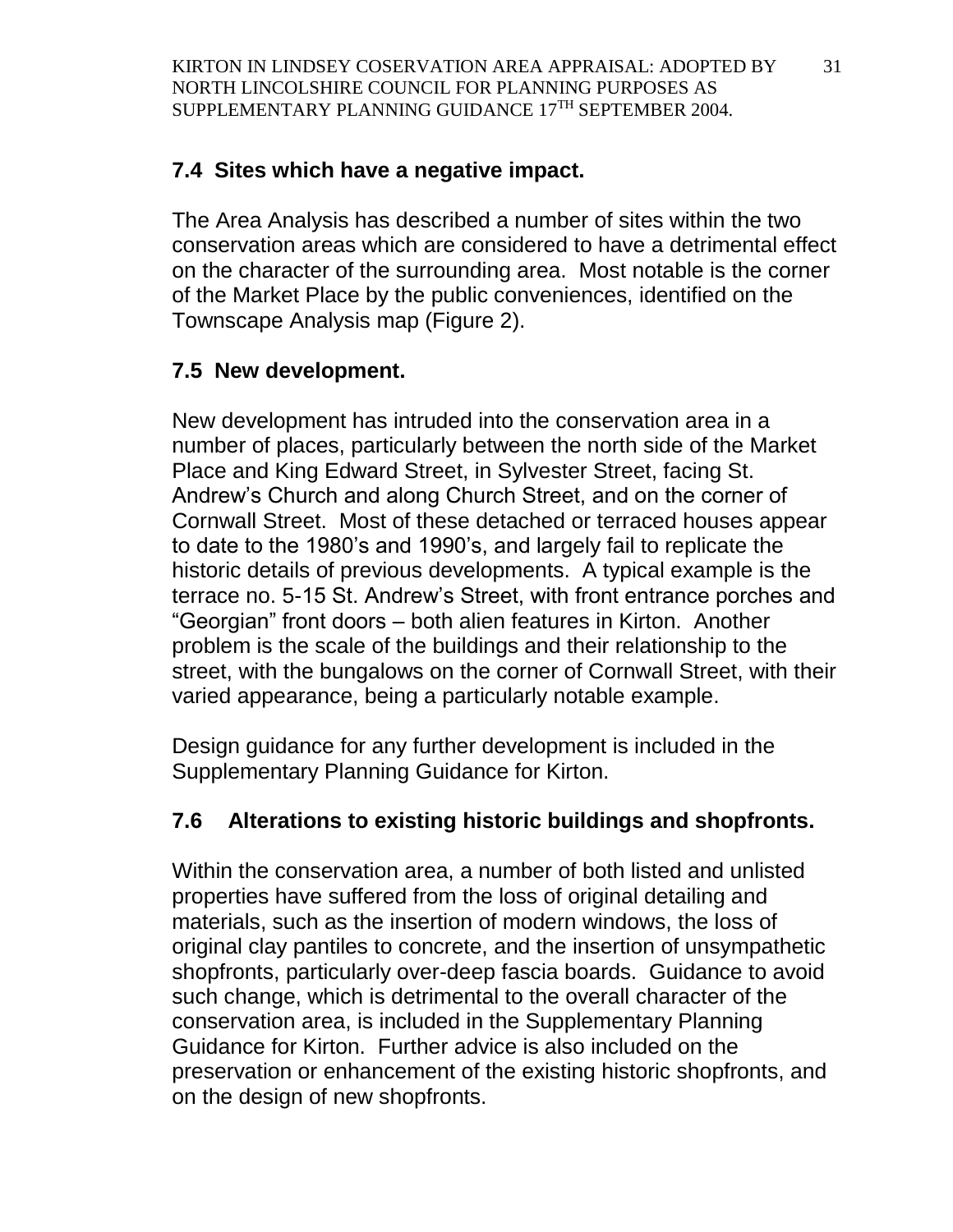# **7.7 Public realm.**

Throughout Kirton there are a number of detrimental features:

- Poorly maintained tarmac pavements
- Wheelie bins (e.g. South Cliffe Road, George Street, Sylvester Street, Unicorn Row)
- Use of concrete bollards (George Street)
- Modern street lighting
- Overhead telephone or electricity cables

# **8 RECOMMENDATIONS.**

# **8.1 General.**

This section contains a number of recommendations for the Kirton in Lindsey Conservation Area which will be subject to public comment before parts of this appraisal are formally adopted by North Lincolnshire Council as Supplementary Planning Guidance. Further recommendations may be added, or existing ones deleted, as part of the public consultation exercise.

# **8.2 New development.**

Because of the spacious layout of Kirton, including a number of backland sites and gardens, there will be inevitable pressure for new development, mostly for housing. Such development should take into account the historic street layout and traditional forms of the houses and groups of cottages which still remain in the two conservation areas. The use of traditional materials (red brick, stone, and clay pantile roofs) is important, as is the careful detailing of windows and doors. The use of uPVC and stained hardwoods should be avoided.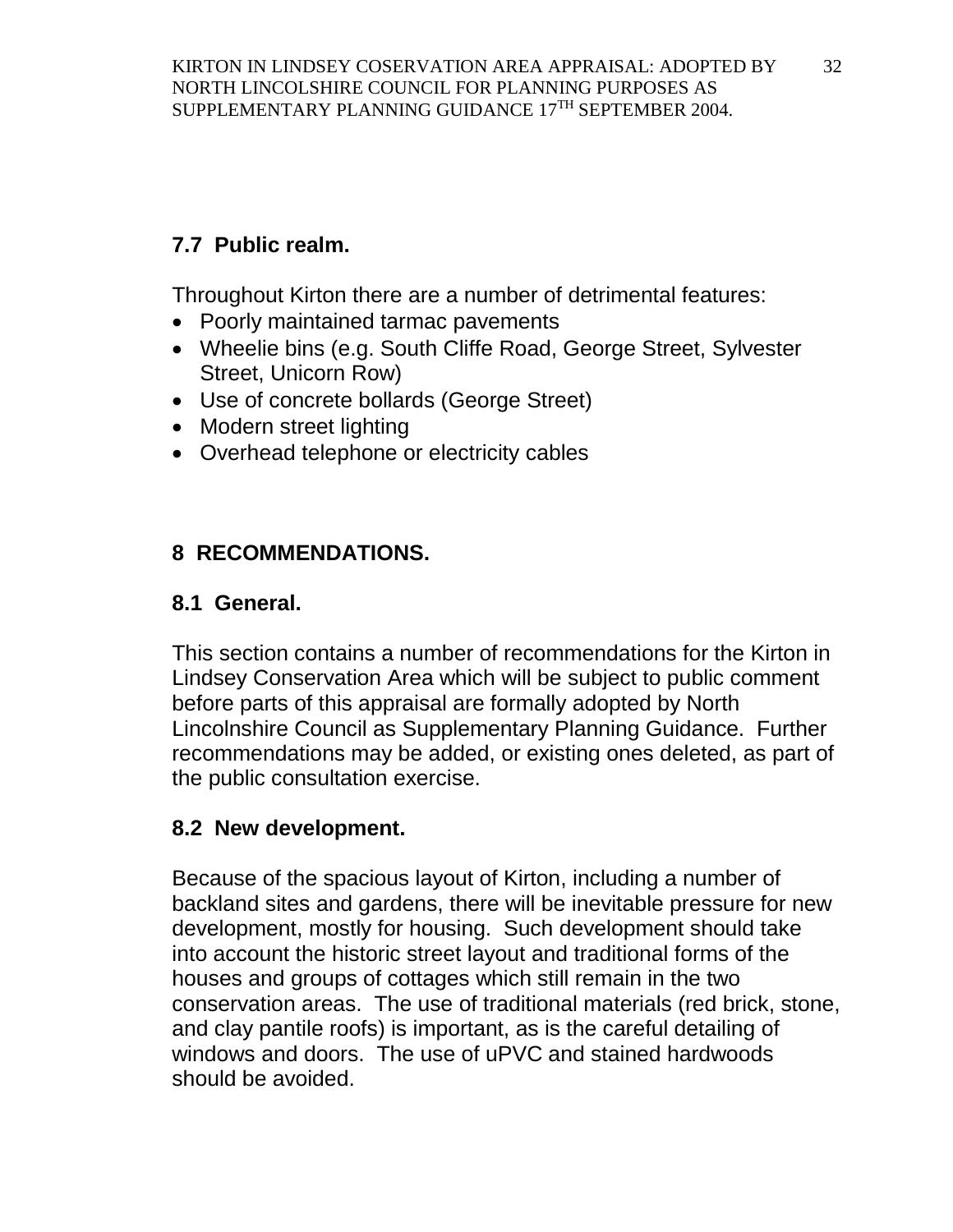Further more detailed advice can be found in the Supplementary Planning Guidance for Kirton.

# **8.3 Development control including Article 4 Directions**

The cumulative loss to the historic character of the buildings within the Kirton in Lindsey Conservation Area has already been noted, particularly alterations to windows, doors, and roofs. Many of these can already be controlled under existing planning legislation as they largely affect listed buildings, commercial properties or those in mixed uses (such a shop with a residential flat above) which such changes usually require planning approval. Where unlisted family dwelling houses are concerned, many minor alterations can be carried out by the owner under his or her permitted development rights, but the Council is able to bring these changes under planning control by serving an Article 4 Direction. One such Direction is already in place which should prevent unsympathetic alterations (particularly windows, doors and roof materials) to unlisted family dwelling houses.

It is therefore suggested that the Article 4 Direction is extended to cover the second conservation area around St. Andrew's Church, and that a publicity leaflet is published to inform residents about the implications of the existing controls and the Article 4 Direction, and to provide guidance about the use of more suitable materials and details.

# **8.4 Kirton in Lindsey Conservation Area boundary review**

Following a careful survey of the existing conservation and its immediate environs, it is recommended that a much larger, single conservation area is designated, to link the two existing conservation areas. This would include historic properties in Church Street, March Street, Queen Street, Wesley Street and Wray Street (See Proposals Map Figure 4).

It is accepted that this will inevitably include a number of modern houses, particularly in March Street and Queen Street. However, these are detached or semi-detached properties, which tend to sit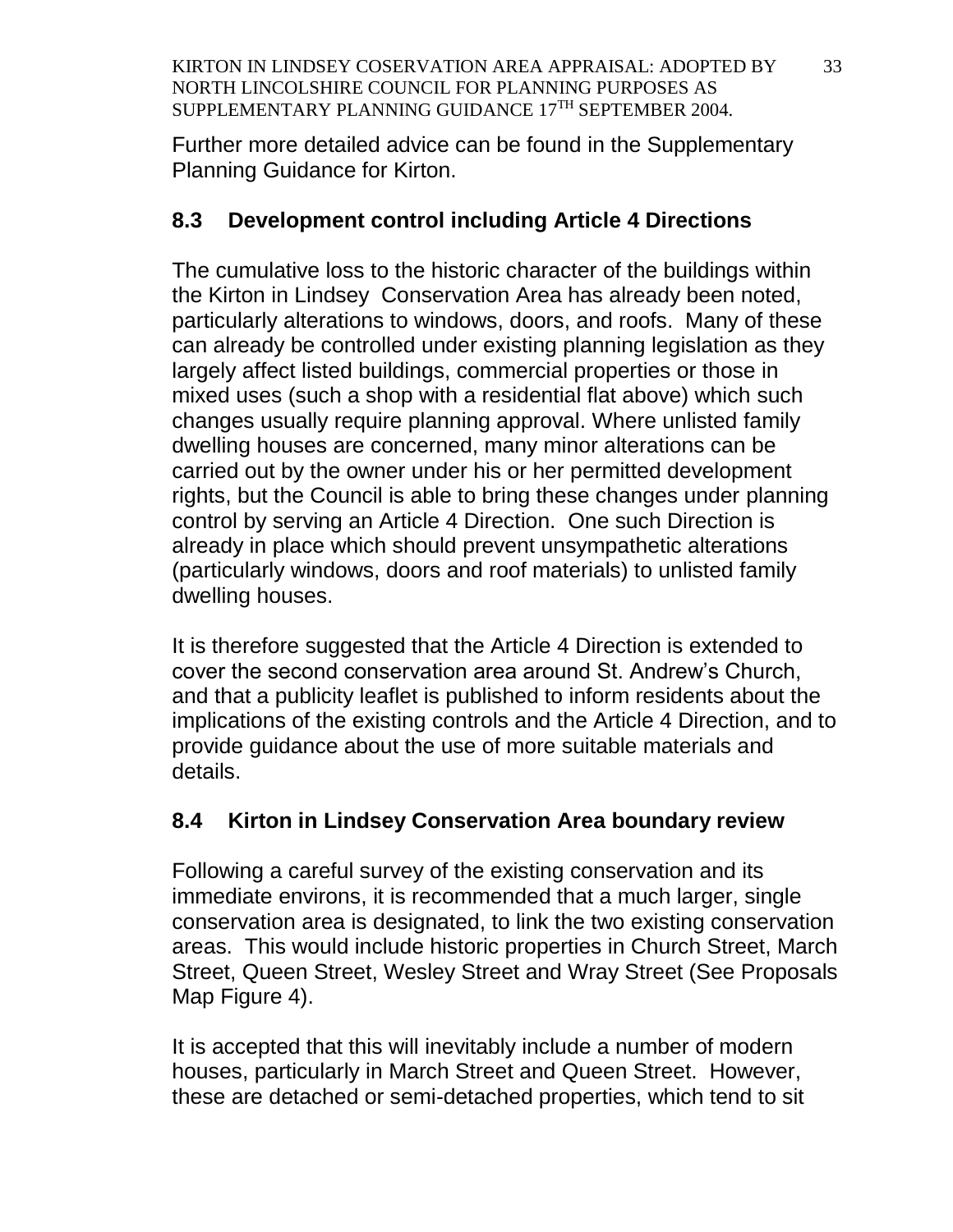back from the road with relatively spacious front gardens, so their immediate impact on the street scene is lessened.

More importantly, designation of the additional area would include a large number of unlisted historic buildings identified on the Appraisal map as Buildings of Townscape Merit. Designation would provide additional control and protect them from demolition.

# **8.5 Buildings-at-Risk survey and potential for grant aid.**

The poor condition of some of the town centre properties has already been recorded. A Buildings-at-Risk survey will identify the buildings most in need of grant aid and such a survey can be used to back-up a bid for grant aid. A number of sources for such grant aid are available including English Heritage (Heritage Economic Regeneration Scheme – HERS); the Heritage Lottery Fund (Townscape Heritage Initiative grant scheme, called more commonly a THI); and central government, including Single Regeneration Budget (SRB) funds and the relatively new Market Towns initiative (details of these last two can be obtained from the Government Office for Yorkshire and the Humber in Leeds).

# **8.6 Street improvements.**

Many of the tarmac pavements in Kirton require simple repairs or resurfacing. The retention of existing sandstone kerbs is important, and the use of more traditional stone paving in areas such as the Market Place or around St. Andrew's Church would be an improvement. A programme of undergrounding overhead wires is desirable.

# **8.7 Listed buildings.**

It was noted at the time of survey that a number of buildings in Kirton were of sufficient historic or architectural interest to merit listing. The following are therefore suggested for statutory listing (this is not an exhaustive list and further buildings may be added after public consultation):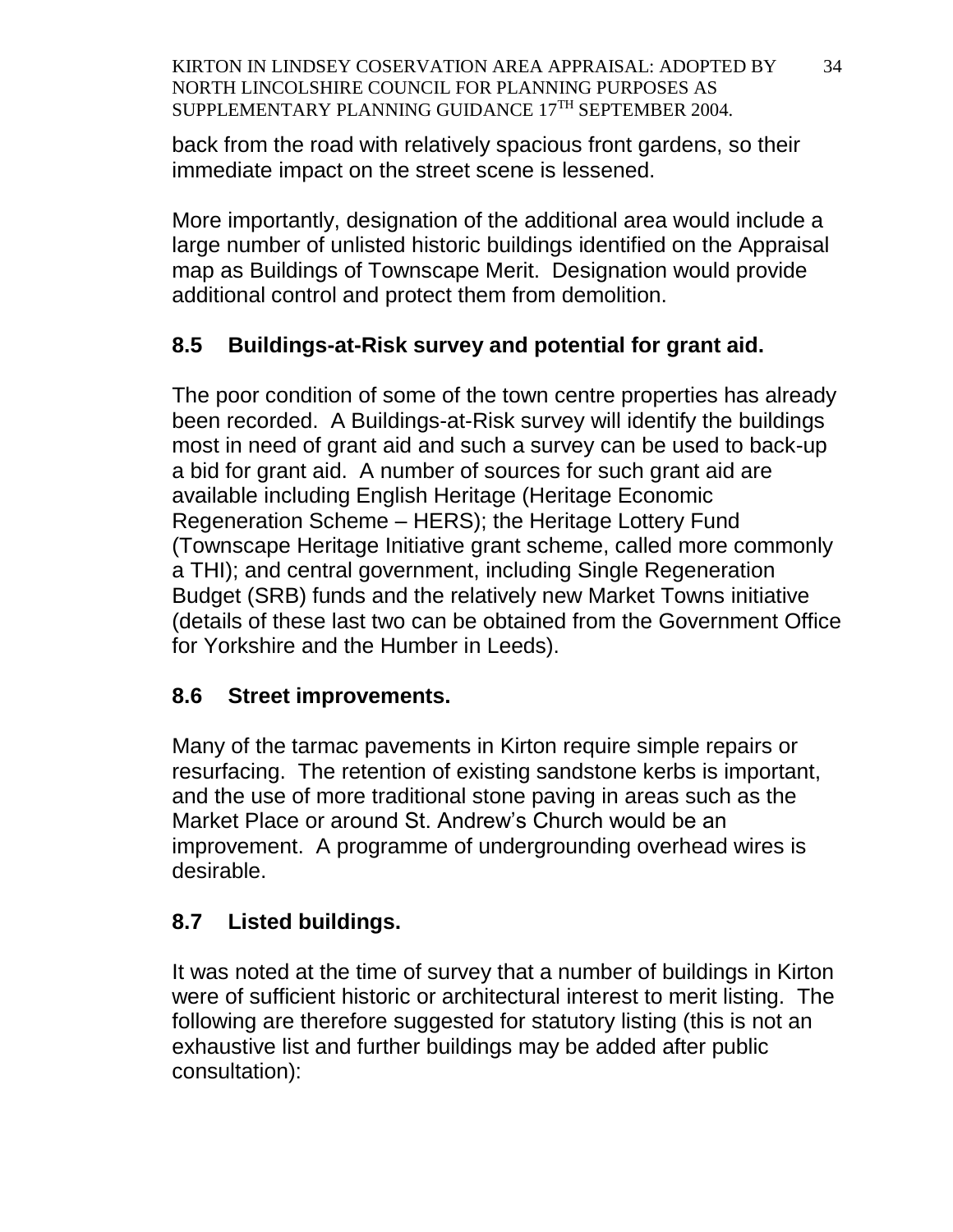- No. 2 High Street
- No. 18 High Street (George Hotel)
- No. 26 High Street
- No. 9 South Cliffe Road
- Nos. 1 and 3 King Edward Street
- No. 3 Queen Street
- No. 7 Queen Street
- Nos. 36 and 38 Queen Street
- Nos. 23 and 25 South Cliffe Road
- Baptist Church, St. Andrew's Street
- Nos. 1, 3 and 5 Cornwall Street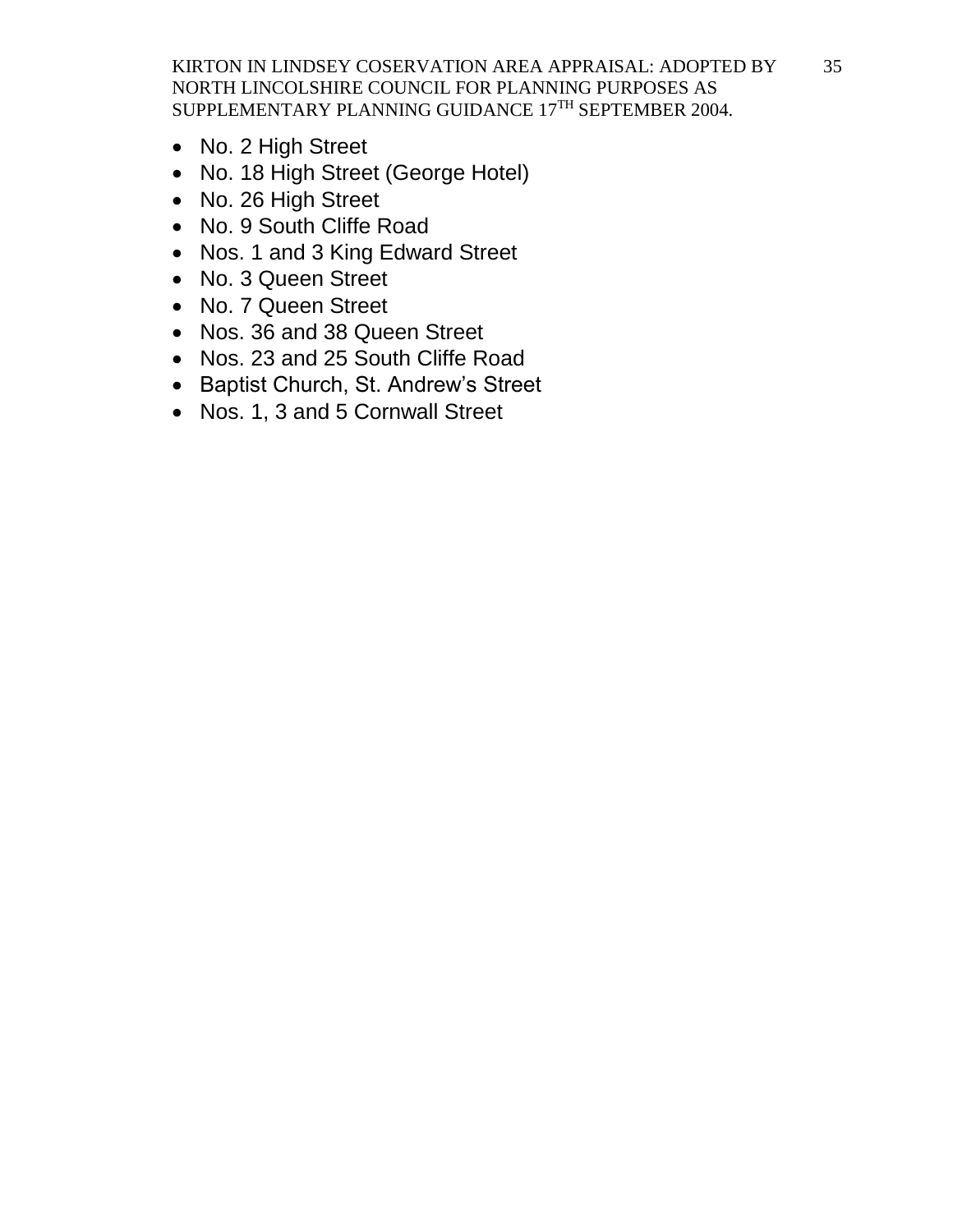#### **For further information on the Kirton in Lindsey Conservation Area contact Edward Rychlak in the Environment Team on 01724 297396, or write to:**

The Environment and Public Protection Department, North Lincolnshire Council Church Square House PO Box 42 **Scunthorpe** North Lincolnshire DN15 6XQ

#### **For information on the history and archaeology of the town contact:**

The Sites and Monuments Record North Lincolnshire Museum Oswald Road **Scunthorpe** North Lincolnshire DN15 7BD Telephone 01724 843533

#### **For further information relating to listed buildings and conservation areas, contact:**

English Heritage, 23 Savile Row, London W1X 1AB. General telephone inquiries: 020 7973 3000 Customer Services 020 7973 4916.